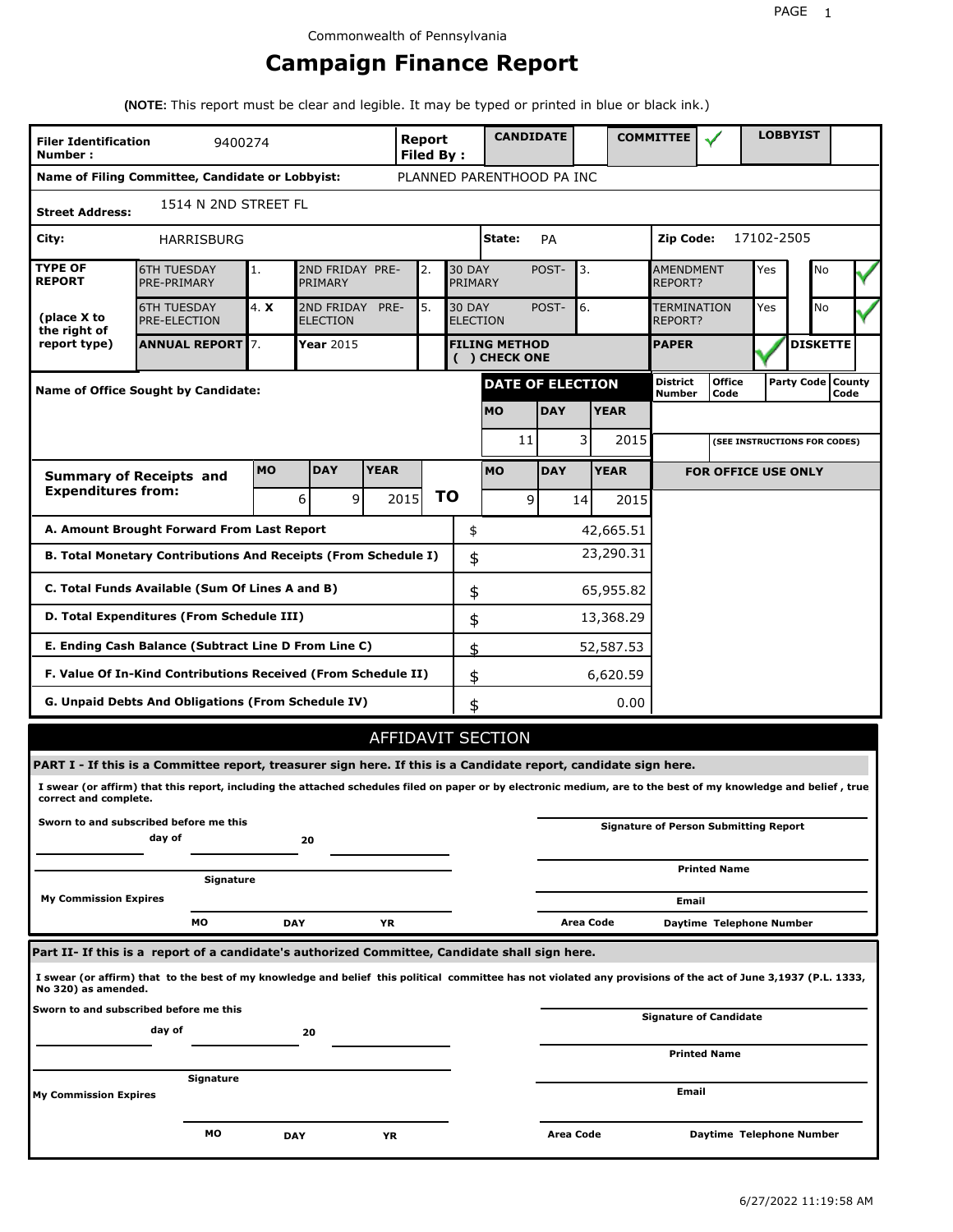# **SCHEDULE I CONTRIBUTIONS AND RECEIPTS**

**Detailed Summary Page**

| <b>Name of Filing Committee or Candidate</b>                                                                                                                                                | <b>Reporting Period</b> |                |           |
|---------------------------------------------------------------------------------------------------------------------------------------------------------------------------------------------|-------------------------|----------------|-----------|
| PLANNED PARENTHOOD PA INC                                                                                                                                                                   | From:                   | $6/9/2015$ To: | 9/14/2015 |
| 1. Unitemized Contributions Received - \$50.00 or Less Per Contributor                                                                                                                      |                         |                |           |
| <b>TOTAL for the Reporting Period</b>                                                                                                                                                       | (1)                     | \$             | 4,977.81  |
| 2. Contributions Received - \$50.01 To \$250.00 (From Part A and Part B)                                                                                                                    |                         |                |           |
| <b>Contributions Received From Political Committees (Part A)</b>                                                                                                                            |                         | \$             | 0.00      |
| All Other Contributions (Part B)                                                                                                                                                            |                         | \$             | 9,862.50  |
| <b>TOTAL for the Reporting Period</b>                                                                                                                                                       | (2)                     | \$             | 9,862.50  |
|                                                                                                                                                                                             |                         |                |           |
| 3. Contributions Received Over \$250.00 (From Part C and Part D)                                                                                                                            |                         | \$             |           |
| <b>Contributions Received From Political Committees (Part C)</b>                                                                                                                            |                         |                | 0.00      |
| All Other Contributions (Part D)                                                                                                                                                            |                         | \$             | 8,450.00  |
| <b>TOTAL for the Reporting Period</b>                                                                                                                                                       | (3)                     | \$             | 8,450.00  |
| 4. Other Receipts, Refunds, Interest Earned, Returned Checks, Etc. (From Part E)                                                                                                            |                         |                |           |
| <b>TOTAL for the Reporting Period</b>                                                                                                                                                       | (4)                     | \$             | 0.00      |
|                                                                                                                                                                                             |                         |                |           |
| Total Monetary Contributions and Receipts During this Reporting Period (Add and enter amount<br>totals from Boxes 1,2,3 and 4; also enter this amount on Page1, Report Cover Page, Item B.) |                         | \$             | 23,290.31 |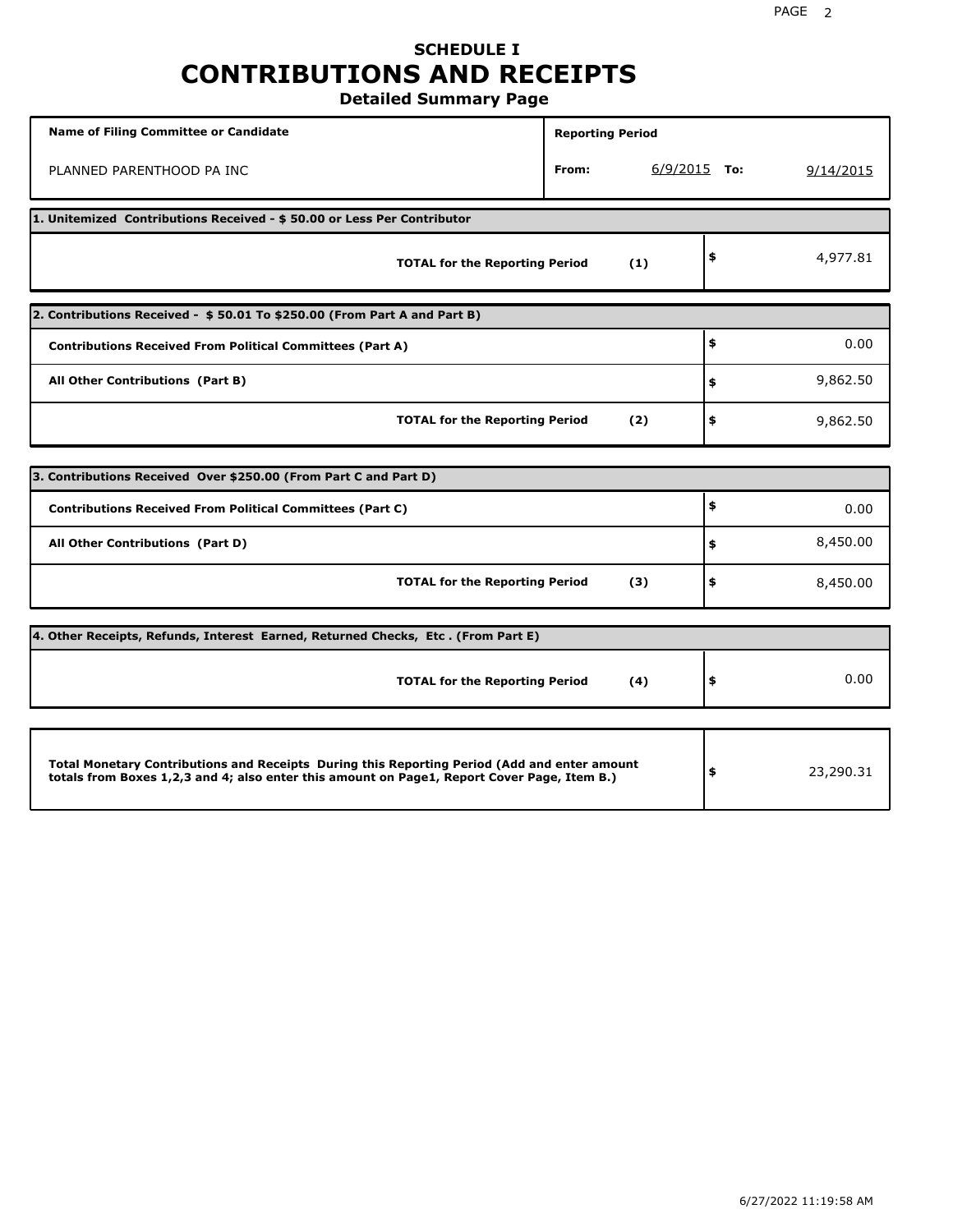# **PART A CONTRIBUTIONS RECEIVED FROM POLITICAL COMMITTEES**

**\$50.01 TO \$250.00**

 **Use this Part to itemize only contributions received from political committees with an aggregate value from \$50.01 to \$250.00 in the reporting period.**

| Name of Filing Committee or Candidate      |              |                   | <b>Reporting Period</b> |             |             |                   |
|--------------------------------------------|--------------|-------------------|-------------------------|-------------|-------------|-------------------|
|                                            |              |                   | From:                   |             | To:         |                   |
|                                            |              |                   |                         | <b>DATE</b> |             | <b>AMOUNT</b>     |
| <b>Full Name of Contributing Committee</b> |              |                   | <b>MO</b>               | <b>DAY</b>  | <b>YEAR</b> |                   |
| <b>Mailing Address</b>                     |              |                   |                         |             |             | \$<br>0.00        |
| City                                       | <b>State</b> | Zip Code (Plus 4) |                         |             |             |                   |
|                                            |              |                   |                         |             |             | <b>PAGE TOTAL</b> |
|                                            |              |                   |                         |             |             |                   |

**Enter Grand Total of Part A on Schedule I, Detailed Summary Page, Section 2.**

**\$** 0.00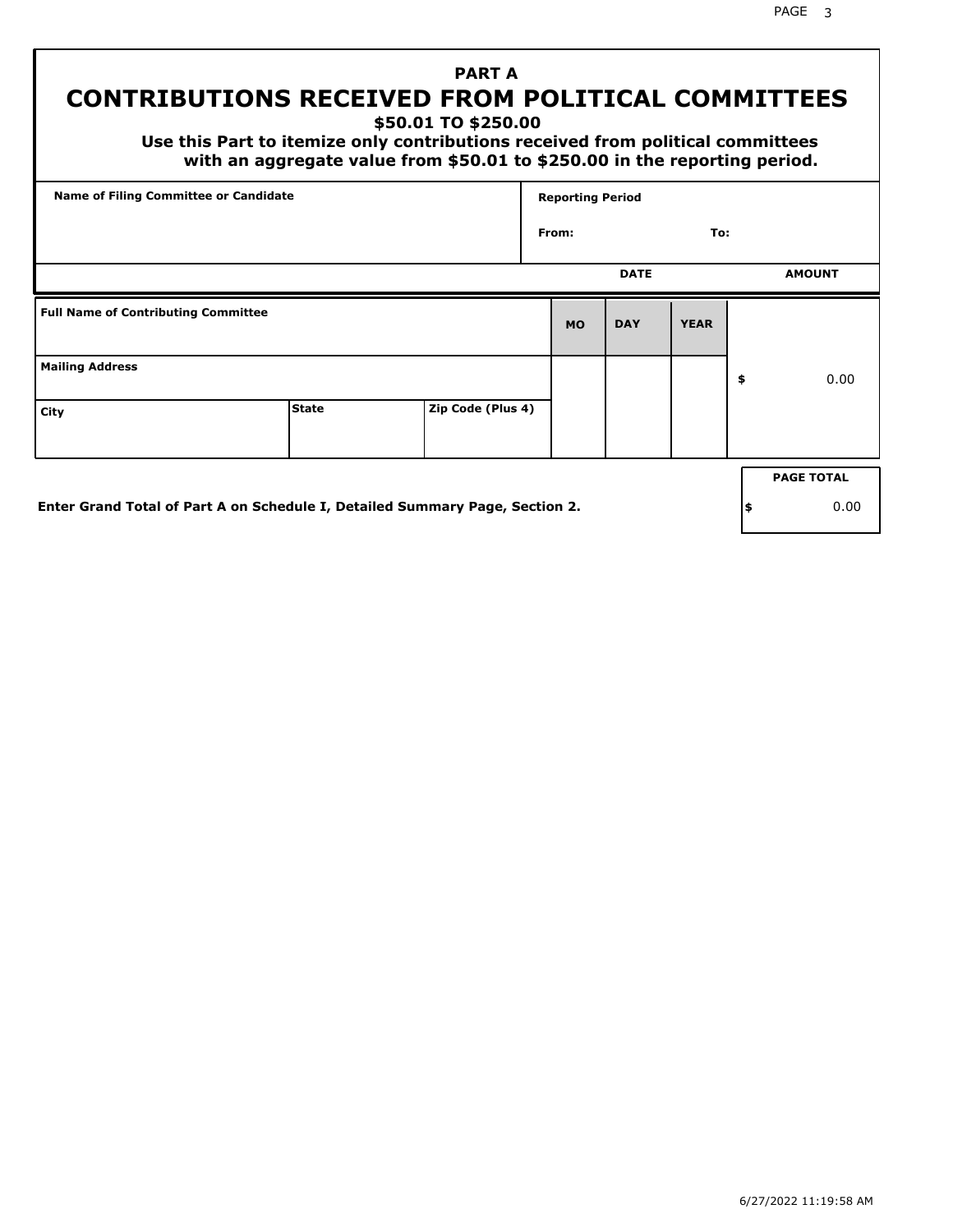| Use this Part to itemize all other contributions with an aggregate value from<br>(Exclude contributions from political committees reported in Part A) |                    | <b>PART B</b><br><b>ALL OTHER CONTRIBUTIONS</b><br>\$50.01 TO \$250.00<br>\$50.01 to \$250.00 in the reporting period. |       |                         |             |                |    |               |
|-------------------------------------------------------------------------------------------------------------------------------------------------------|--------------------|------------------------------------------------------------------------------------------------------------------------|-------|-------------------------|-------------|----------------|----|---------------|
| Name of Filing Committee or Candidate                                                                                                                 |                    |                                                                                                                        |       | <b>Reporting Period</b> |             |                |    |               |
| PLANNED PARENTHOOD PA INC                                                                                                                             |                    |                                                                                                                        | From: |                         |             | $6/9/2015$ To: |    | 9/14/2015     |
|                                                                                                                                                       |                    |                                                                                                                        |       |                         | <b>DATE</b> |                |    | <b>AMOUNT</b> |
| <b>Full Name of Contributor</b><br>Ann Pehle                                                                                                          |                    |                                                                                                                        |       | <b>MO</b>               | <b>DAY</b>  | <b>YEAR</b>    |    |               |
| <b>Mailing Address</b><br>PO Box 687                                                                                                                  |                    |                                                                                                                        |       |                         |             |                | \$ | 100.00        |
| City                                                                                                                                                  | <b>State</b>       | Zip Code (Plus 4)                                                                                                      |       | 9                       | 10          | 2015           |    |               |
| Mechanicsburg                                                                                                                                         | PA                 | 17055                                                                                                                  |       |                         |             |                |    |               |
| <b>Full Name of Contributor</b><br>Kurt Knaus                                                                                                         |                    |                                                                                                                        |       | <b>MO</b>               | <b>DAY</b>  | <b>YEAR</b>    |    |               |
| <b>Mailing Address</b><br>264 Verbeke Street                                                                                                          |                    |                                                                                                                        |       |                         |             |                | \$ | 100.00        |
| City<br>Harrisburg                                                                                                                                    | <b>State</b><br>PA | Zip Code (Plus 4)<br>17102                                                                                             |       | 9                       | 10          | 2015           |    |               |
| <b>Full Name of Contributor</b><br>Sandra Friedman                                                                                                    |                    |                                                                                                                        |       | <b>MO</b>               | <b>DAY</b>  | <b>YEAR</b>    |    |               |
| <b>Mailing Address</b><br>3821 Laraby Drive                                                                                                           |                    |                                                                                                                        |       |                         |             |                | ÷, | 75.00         |
| City<br>Harrisburg                                                                                                                                    | <b>State</b>       | Zip Code (Plus 4)                                                                                                      |       | 9                       | 10          | 2015           |    |               |
|                                                                                                                                                       | PA                 | 17110                                                                                                                  |       |                         |             |                |    |               |
| <b>Full Name of Contributor</b><br>Linda Litton MD                                                                                                    |                    |                                                                                                                        |       | <b>MO</b>               | <b>DAY</b>  | <b>YEAR</b>    |    |               |
| <b>Mailing Address</b><br>One Cona Road                                                                                                               |                    |                                                                                                                        |       |                         |             |                | \$ | 135.00        |
| City<br>Mechanicsburg                                                                                                                                 | <b>State</b><br>PA | Zip Code (Plus 4)<br>17055                                                                                             |       | 9                       | 10          | 2015           |    |               |
| <b>Full Name of Contributor</b><br><b>Theodore Martin</b>                                                                                             |                    |                                                                                                                        |       | <b>MO</b>               | <b>DAY</b>  | <b>YEAR</b>    |    |               |
| <b>Mailing Address</b><br>640 St Johns Drive                                                                                                          |                    |                                                                                                                        |       |                         |             |                | \$ | 250.00        |
| City<br>Camp Hill                                                                                                                                     | <b>State</b><br>PA | Zip Code (Plus 4)<br>17011                                                                                             |       | 9                       | 10          | 2015           |    |               |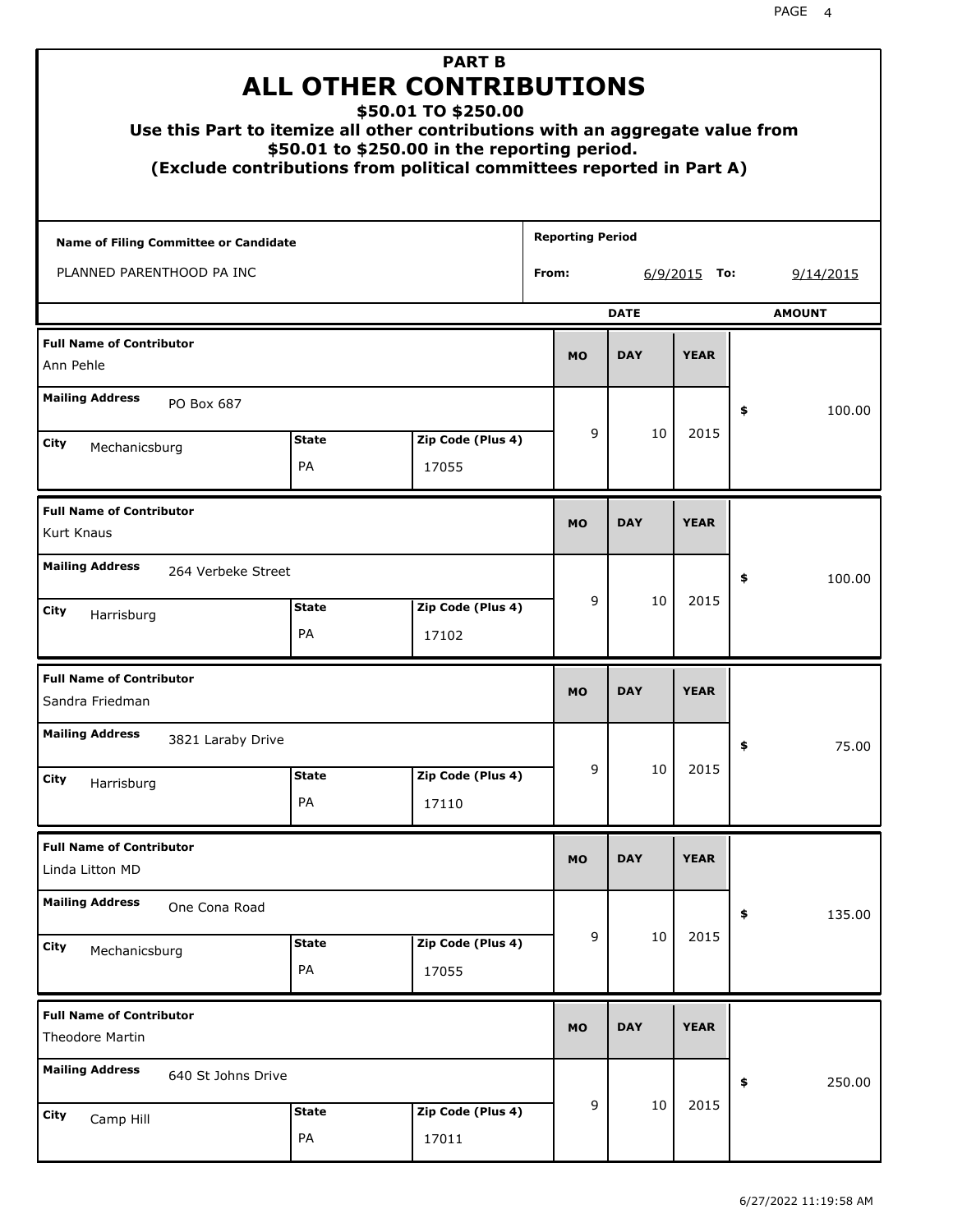| <b>Full Name of Contributor</b><br>Rita Schlansky         |                           |              |                   | <b>MO</b> | <b>DAY</b> | <b>YEAR</b> |              |
|-----------------------------------------------------------|---------------------------|--------------|-------------------|-----------|------------|-------------|--------------|
| <b>Mailing Address</b>                                    |                           |              |                   |           |            |             |              |
|                                                           | 204 Acre Drive            |              |                   |           |            |             | \$<br>250.00 |
| City<br>Carlisle                                          |                           | <b>State</b> | Zip Code (Plus 4) | 9         | 10         | 2015        |              |
|                                                           |                           | PA           | 17013             |           |            |             |              |
| <b>Full Name of Contributor</b><br>Margaret Dierkers      |                           |              |                   | <b>MO</b> | <b>DAY</b> | <b>YEAR</b> |              |
| <b>Mailing Address</b>                                    | 4995 Saddle Brook Drive   |              |                   |           |            |             | \$<br>250.00 |
| City                                                      |                           | <b>State</b> | Zip Code (Plus 4) | 9         | 10         | 2015        |              |
| Harrisburg                                                |                           | PA           | 17112             |           |            |             |              |
| <b>Full Name of Contributor</b>                           |                           |              |                   | <b>MO</b> | <b>DAY</b> | <b>YEAR</b> |              |
| Alexander Reber                                           |                           |              |                   |           |            |             |              |
| <b>Mailing Address</b>                                    | 277 Union Street          |              |                   |           |            |             | \$<br>135.00 |
| City<br>Millersburg                                       |                           | <b>State</b> | Zip Code (Plus 4) | 9         | 10         | 2015        |              |
|                                                           |                           | PA           | 17061             |           |            |             |              |
|                                                           |                           |              |                   |           |            |             |              |
| <b>Full Name of Contributor</b><br>Thomas Earle           |                           |              |                   | <b>MO</b> | <b>DAY</b> | <b>YEAR</b> |              |
| <b>Mailing Address</b>                                    | 104 Arlington Road        |              |                   |           |            |             | \$<br>130.00 |
| City<br>Paoli                                             |                           | <b>State</b> | Zip Code (Plus 4) | 9         | 10         | 2015        |              |
|                                                           |                           | PA           | 19301             |           |            |             |              |
| <b>Full Name of Contributor</b><br>Andrea Jacobsen        |                           |              |                   | <b>MO</b> | DAY        | YEAK        |              |
| <b>Mailing Address</b>                                    | 355 East Baltimore Street |              |                   |           |            |             | \$<br>250.00 |
| City                                                      |                           | <b>State</b> | Zip Code (Plus 4) | 9         | $10\,$     | 2015        |              |
| Carlisle                                                  |                           | PA           | 17013             |           |            |             |              |
| <b>Full Name of Contributor</b><br>Versant Strategies PAC |                           |              |                   | <b>MO</b> | <b>DAY</b> | <b>YEAR</b> |              |
| <b>Mailing Address</b>                                    | 116 Pine Street, #FL5     |              |                   |           |            |             | \$<br>250.00 |
| City<br>Harrisburg                                        |                           | <b>State</b> | Zip Code (Plus 4) | 9         | $10\,$     | 2015        |              |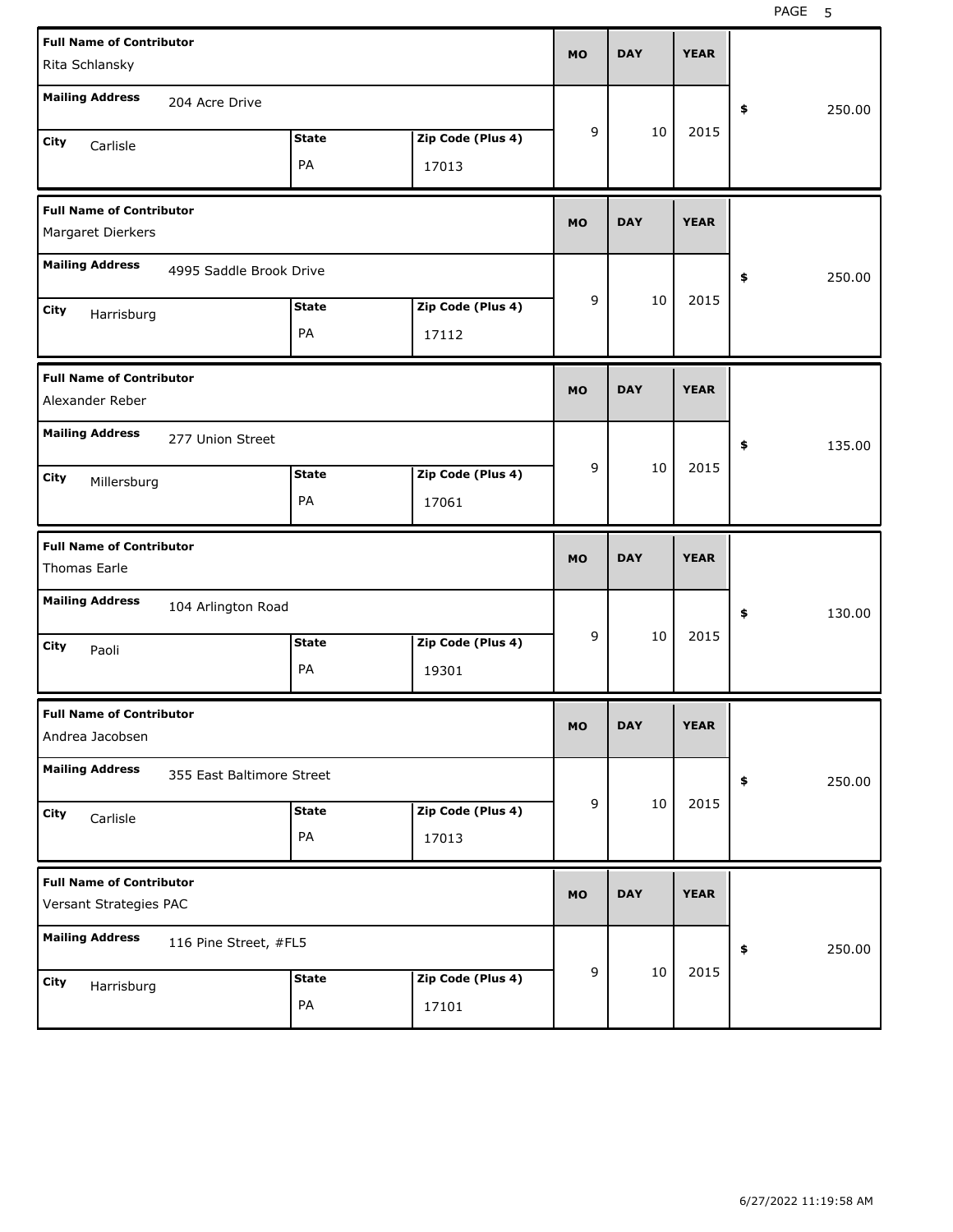| <b>Full Name of Contributor</b><br>Andrew Hoover                          | <b>MO</b> | <b>DAY</b> |    | <b>YEAR</b> |              |
|---------------------------------------------------------------------------|-----------|------------|----|-------------|--------------|
| <b>Mailing Address</b><br>126 Robin Lane, Apt L3                          |           |            |    |             | \$<br>75.00  |
| <b>State</b><br>Zip Code (Plus 4)<br>City<br>Hummelstown<br>PA<br>17036   | 9         |            | 10 | 2015        |              |
| <b>Full Name of Contributor</b><br>C. Lu Conser                           | <b>MO</b> | <b>DAY</b> |    | <b>YEAR</b> |              |
| <b>Mailing Address</b><br>18 Har-John Lane                                |           |            |    |             | \$<br>250.00 |
| Zip Code (Plus 4)<br><b>State</b><br>City<br>Carlisle<br>PA<br>17015      | 9         |            | 10 | 2015        |              |
| <b>Full Name of Contributor</b><br>Nancy Marsh                            | <b>MO</b> | <b>DAY</b> |    | <b>YEAR</b> |              |
| <b>Mailing Address</b><br>3600 Logan Ct Unit 2A                           |           |            |    |             | \$<br>150.00 |
| <b>State</b><br>Zip Code (Plus 4)<br>City<br>Camp Hill<br>PA<br>17011     | 9         |            | 10 | 2015        |              |
|                                                                           |           |            |    |             |              |
| <b>Full Name of Contributor</b><br>David McCorkle                         | <b>MO</b> | <b>DAY</b> |    | <b>YEAR</b> |              |
| <b>Mailing Address</b><br>928 McCormick Road                              |           |            |    |             | \$<br>150.00 |
| <b>State</b><br>Zip Code (Plus 4)<br>City<br>Mechanicsburg<br>PA<br>17055 | 9         |            | 3  | 2015        |              |
| <b>Full Name of Contributor</b><br>Ella Forsyth                           | <b>MO</b> | <b>DAY</b> |    | <b>YEAR</b> |              |
| <b>Mailing Address</b><br>219 Graham Street                               |           |            |    |             | \$<br>75.00  |
| Zip Code (Plus 4)<br><b>State</b><br>City<br>Carlisle<br>PA<br>17013      | 9         |            | 3  | 2015        |              |
| <b>Full Name of Contributor</b><br>Lynn Ahwesh                            | <b>MO</b> | <b>DAY</b> |    | <b>YEAR</b> |              |
| <b>Mailing Address</b><br>2317 Lincoln Street                             |           |            | 3  | 2015        | \$<br>135.00 |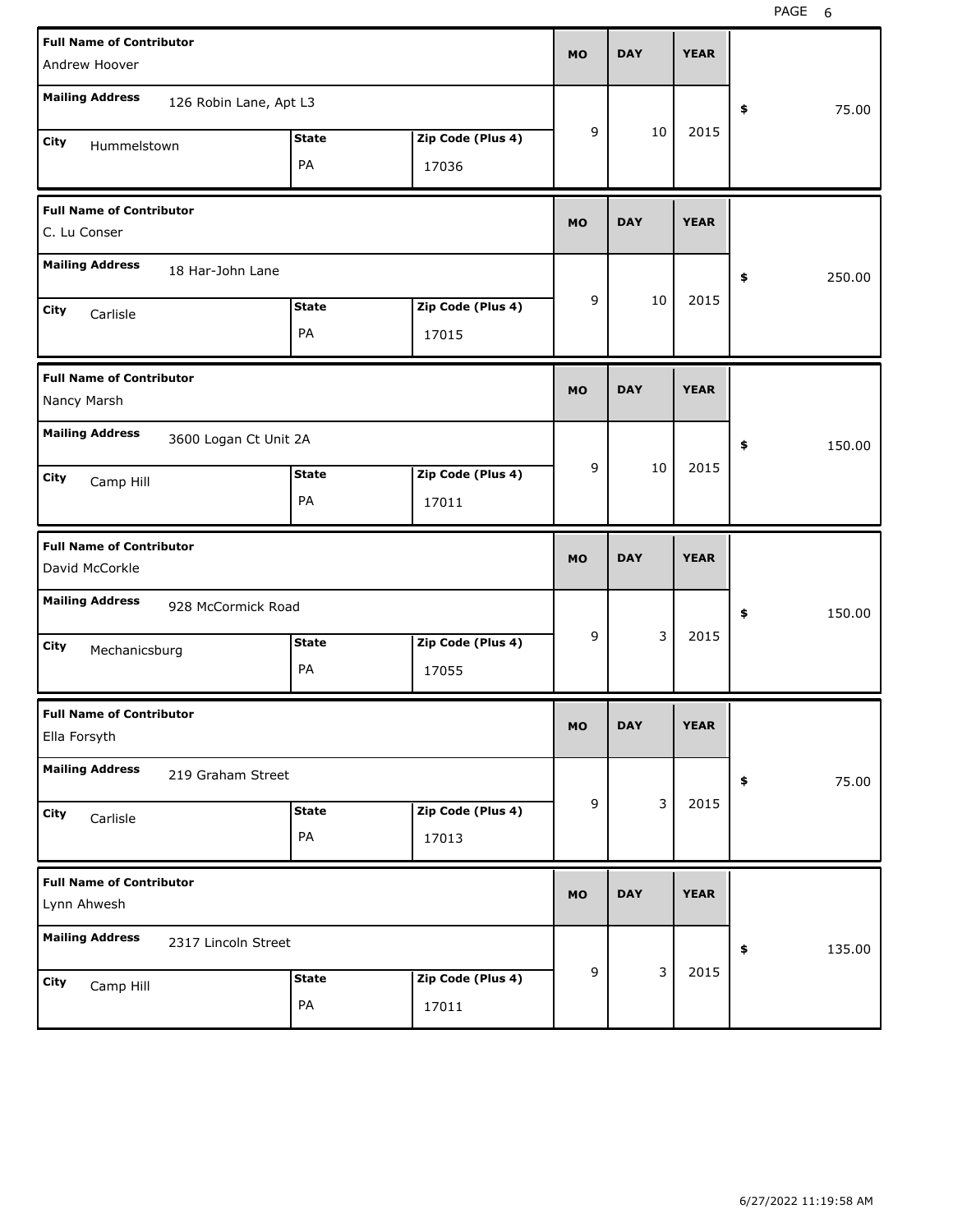| <b>Full Name of Contributor</b><br>Patti Adami            |                        |                    |                            | <b>MO</b> | <b>DAY</b> |   | <b>YEAR</b> |              |
|-----------------------------------------------------------|------------------------|--------------------|----------------------------|-----------|------------|---|-------------|--------------|
| <b>Mailing Address</b>                                    | 1736 Crisswell Place   |                    |                            |           |            |   |             | \$<br>135.00 |
| City<br>Camp Hill                                         |                        | <b>State</b><br>PA | Zip Code (Plus 4)<br>17011 | 9         |            | 3 | 2015        |              |
| <b>Full Name of Contributor</b><br>Elizabeth Rousek Ayers |                        |                    |                            | <b>MO</b> | <b>DAY</b> |   | <b>YEAR</b> |              |
| <b>Mailing Address</b>                                    | 95 Catalpa Lane        |                    |                            |           |            |   |             | \$<br>250.00 |
| City<br>Dillsburg                                         |                        | <b>State</b><br>PA | Zip Code (Plus 4)<br>17019 | 9         |            | 3 | 2015        |              |
| <b>Full Name of Contributor</b><br>Fern Zlotoff           |                        |                    |                            | <b>MO</b> | <b>DAY</b> |   | <b>YEAR</b> |              |
| <b>Mailing Address</b><br>City<br>Grantham                | PO Box 90              | <b>State</b>       | Zip Code (Plus 4)          | 9         |            | 3 | 2015        | \$<br>135.00 |
|                                                           |                        | PA                 | 17027                      |           |            |   |             |              |
| <b>Full Name of Contributor</b><br>Dorothy Fulton         |                        |                    |                            | <b>MO</b> | <b>DAY</b> |   | <b>YEAR</b> |              |
| <b>Mailing Address</b>                                    | 5907 Eshenaur Drive    |                    |                            |           |            |   |             | \$<br>250.00 |
| City<br>Harrisburg                                        |                        | <b>State</b><br>PA | Zip Code (Plus 4)<br>17112 | 9         |            | 3 | 2015        |              |
| <b>Full Name of Contributor</b><br>John Bane              |                        |                    |                            | МO        | <b>DAY</b> |   | <b>YEAR</b> |              |
| <b>Mailing Address</b>                                    | 260 Cumberland Street  |                    |                            |           |            |   |             | \$<br>250.00 |
| City<br>Harrisburg                                        |                        | <b>State</b><br>PA | Zip Code (Plus 4)<br>17102 | 9         |            | 3 | 2015        |              |
| <b>Full Name of Contributor</b><br>Sally Gambill          |                        |                    |                            | <b>MO</b> | <b>DAY</b> |   | <b>YEAR</b> |              |
| <b>Mailing Address</b>                                    | 803 Conodoguinet Drive |                    |                            |           |            | 3 | 2015        | \$<br>135.00 |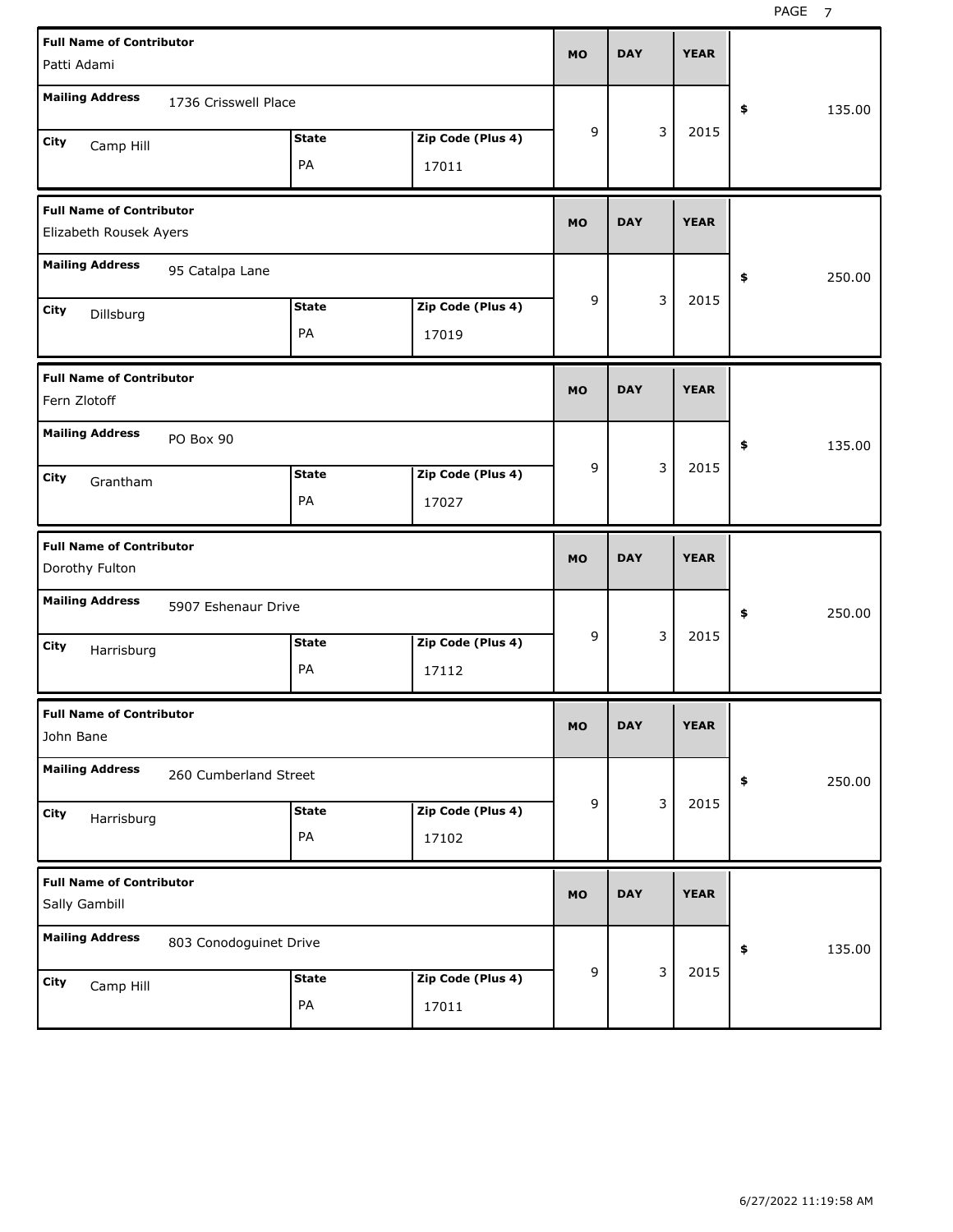| <b>Full Name of Contributor</b><br>catherine Farrell  |                    |                            | <b>MO</b> | <b>DAY</b> |              | <b>YEAR</b> |              |
|-------------------------------------------------------|--------------------|----------------------------|-----------|------------|--------------|-------------|--------------|
| <b>Mailing Address</b><br>927 Clover Hill Road        |                    |                            |           |            |              |             | 62.50<br>\$  |
| City<br>Wynnewood                                     | <b>State</b><br>PA | Zip Code (Plus 4)<br>19096 | 9         |            | $\mathbf{1}$ | 2015        |              |
| <b>Full Name of Contributor</b><br>Harry Rubin        |                    |                            | <b>MO</b> | <b>DAY</b> |              | <b>YEAR</b> |              |
| <b>Mailing Address</b><br>100 E Market Street         |                    |                            |           |            |              |             | 125.00<br>\$ |
| City<br>York                                          | <b>State</b><br>PA | Zip Code (Plus 4)<br>17401 | 9         |            | $\mathbf{1}$ | 2015        |              |
| <b>Full Name of Contributor</b><br>Susanne Wean       |                    |                            | <b>MO</b> | <b>DAY</b> |              | <b>YEAR</b> |              |
| <b>Mailing Address</b><br>280 Millview Drive          |                    |                            |           |            |              |             | 250.00<br>\$ |
| City<br>Pittsburgh                                    | <b>State</b><br>PA | Zip Code (Plus 4)<br>15238 | 9         |            | $\mathbf{1}$ | 2015        |              |
|                                                       |                    |                            |           |            |              |             |              |
| <b>Full Name of Contributor</b><br>Diane Snyder       |                    |                            | <b>MO</b> | <b>DAY</b> |              | <b>YEAR</b> |              |
| <b>Mailing Address</b><br>1181 King Road              |                    |                            |           |            |              |             | 75.00<br>\$  |
| City<br><b>West Chester</b>                           | <b>State</b><br>PA | Zip Code (Plus 4)<br>19380 | 9         |            | $\mathbf{1}$ | 2015        |              |
| <b>Full Name of Contributor</b><br>Elizabeth Randol   |                    |                            | <b>MO</b> | <b>DAY</b> |              | <b>YEAR</b> |              |
| <b>Mailing Address</b><br>2131 Walnut Street #102     |                    |                            |           |            |              |             | \$<br>250.00 |
| City<br>Philadelphia                                  | <b>State</b><br>PA | Zip Code (Plus 4)<br>19103 | 9         |            | $\mathbf 1$  | 2015        |              |
| <b>Full Name of Contributor</b><br>Christopher Natale |                    |                            | <b>MO</b> | <b>DAY</b> |              | <b>YEAR</b> |              |
| <b>Mailing Address</b><br>3045 Comfort Road           |                    |                            | 9         |            | $\mathbf{1}$ | 2015        | 150.00<br>\$ |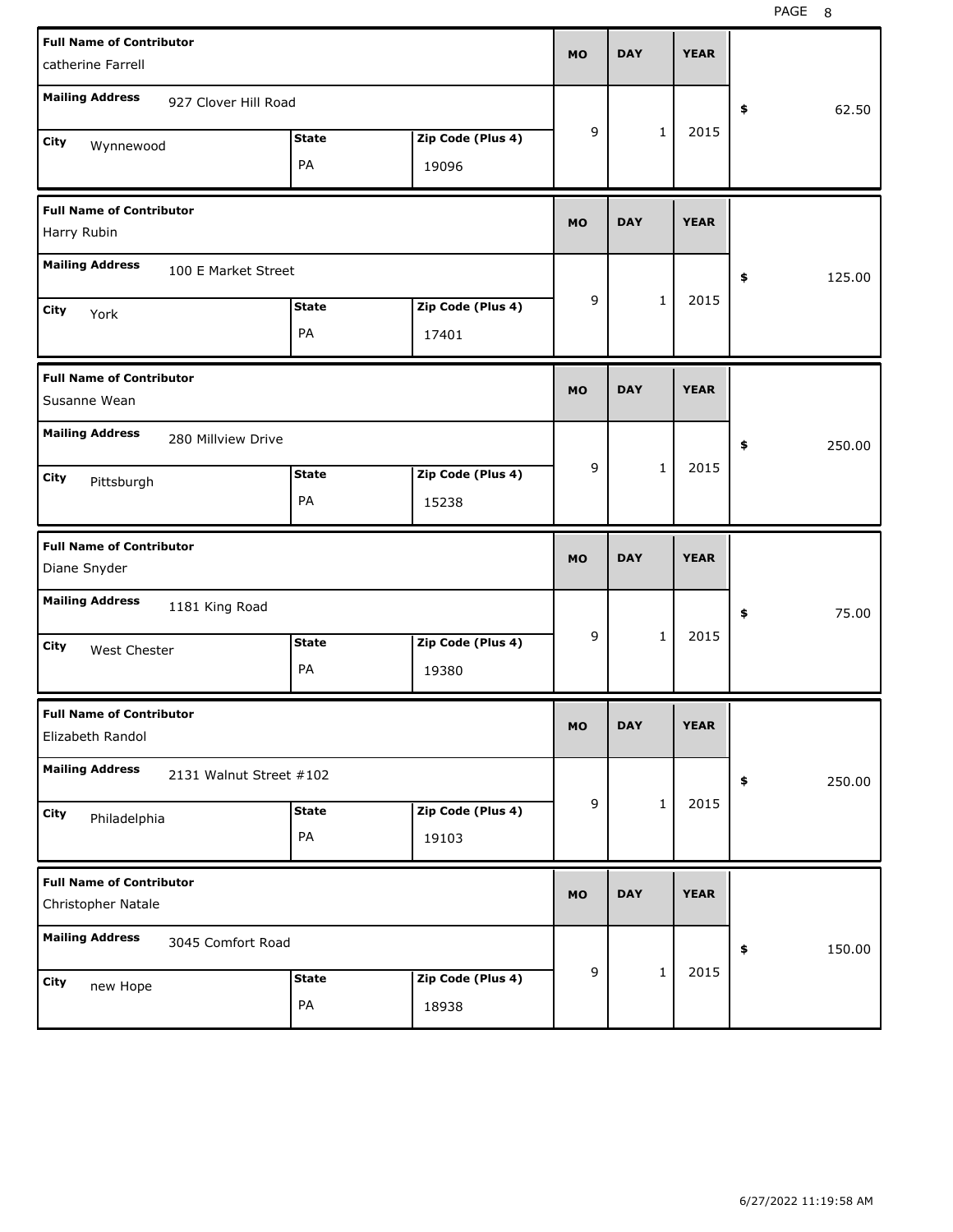| <b>Full Name of Contributor</b><br>Donald Rosato  |                      |              |                   | <b>MO</b> | <b>DAY</b> |              | <b>YEAR</b> |              |
|---------------------------------------------------|----------------------|--------------|-------------------|-----------|------------|--------------|-------------|--------------|
| <b>Mailing Address</b>                            | 176 E Conestoga Road |              |                   |           |            |              |             | \$<br>125.00 |
| City<br>Devon                                     |                      | <b>State</b> | Zip Code (Plus 4) | 9         |            | $\mathbf{1}$ | 2015        |              |
|                                                   |                      | PA           | 19333             |           |            |              |             |              |
| <b>Full Name of Contributor</b><br>Bryna Silver   |                      |              |                   | <b>MO</b> | <b>DAY</b> |              | <b>YEAR</b> |              |
| <b>Mailing Address</b>                            | 244 Philip Place     |              |                   |           |            |              |             | \$<br>125.00 |
| City<br>Philadelphia                              |                      | <b>State</b> | Zip Code (Plus 4) | 9         |            | $\mathbf{1}$ | 2015        |              |
|                                                   |                      | PA           | 19106             |           |            |              |             |              |
| <b>Full Name of Contributor</b><br>William Wolf   |                      |              |                   | <b>MO</b> | <b>DAY</b> |              | <b>YEAR</b> |              |
| <b>Mailing Address</b>                            | PO Box 903           |              |                   |           |            |              |             | \$<br>75.00  |
| City<br>Mount Wolf                                |                      | <b>State</b> | Zip Code (Plus 4) | 9         |            | $\mathbf{1}$ | 2015        |              |
|                                                   |                      | PA           | 17347             |           |            |              |             |              |
|                                                   |                      |              |                   |           |            |              |             |              |
| <b>Full Name of Contributor</b><br>Nancy Weaver   |                      |              |                   | <b>MO</b> | <b>DAY</b> |              | <b>YEAR</b> |              |
| <b>Mailing Address</b>                            | 114 Jaffrey Road     |              |                   |           |            |              |             | \$<br>125.00 |
| City<br>Malvern                                   |                      | <b>State</b> | Zip Code (Plus 4) | 9         |            | $\mathbf{1}$ | 2015        |              |
|                                                   |                      | PA           | 19355             |           |            |              |             |              |
| <b>Full Name of Contributor</b><br>William Schutt |                      |              |                   | МO        | <b>DAY</b> |              | <b>YEAR</b> |              |
| <b>Mailing Address</b>                            | 3875 Curly Hill Road |              |                   |           |            |              |             | \$<br>150.00 |
| City                                              |                      | <b>State</b> | Zip Code (Plus 4) | 9         |            | $\mathbf{1}$ | 2015        |              |
| Doylestown                                        |                      | PA           | 18902             |           |            |              |             |              |
| <b>Full Name of Contributor</b><br>Kathie Gilmore |                      |              |                   | <b>MO</b> | <b>DAY</b> |              | <b>YEAR</b> |              |
| <b>Mailing Address</b>                            | 9 Morgan Hill Drive  |              |                   |           |            |              |             | \$<br>75.00  |
| City<br>Doylestown                                |                      | <b>State</b> | Zip Code (Plus 4) | 9         |            | $\mathbf{1}$ | 2015        |              |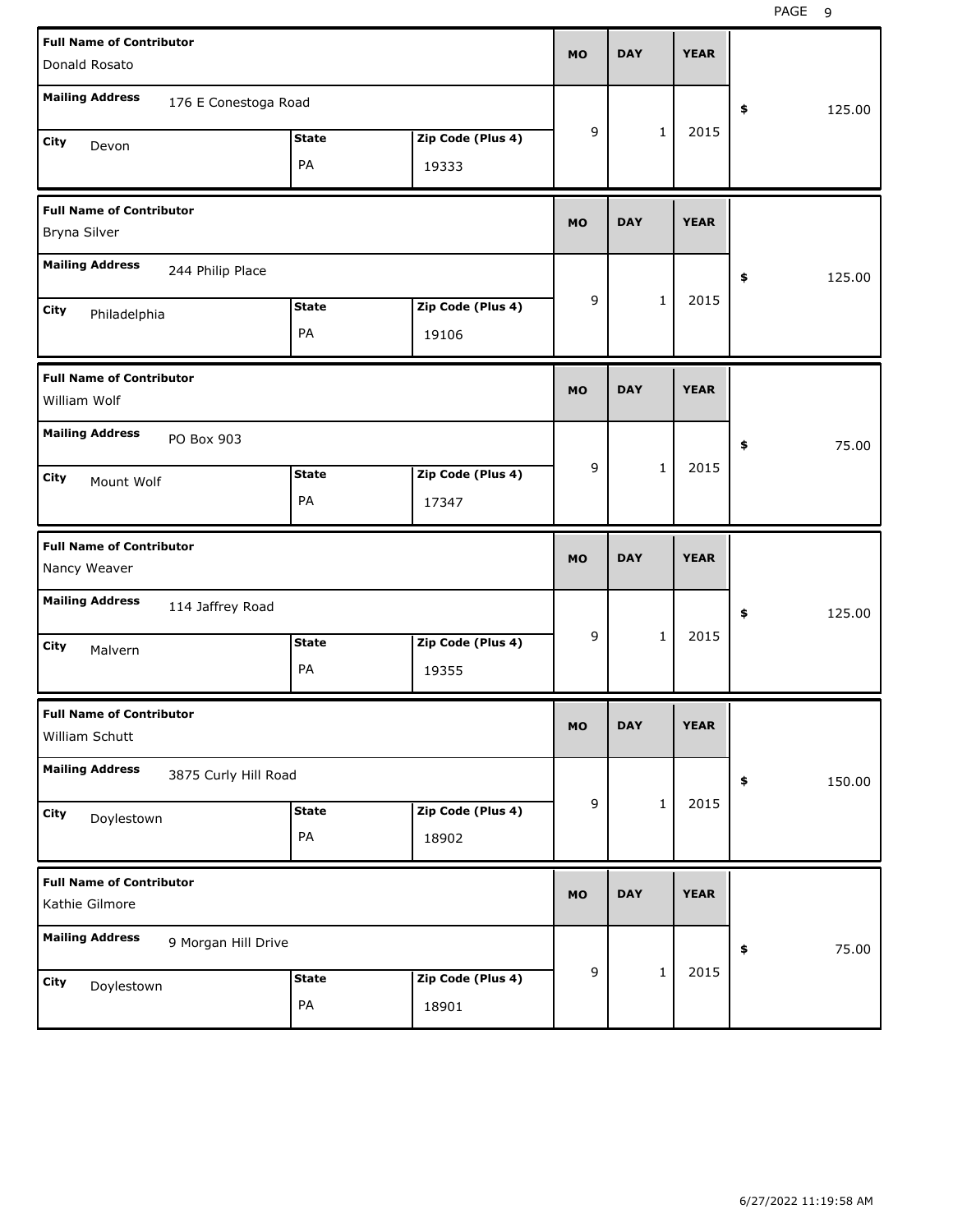| <b>Full Name of Contributor</b><br>Louise Hemmingsen |                    |                            | <b>MO</b> | <b>DAY</b> |              | <b>YEAR</b> |              |
|------------------------------------------------------|--------------------|----------------------------|-----------|------------|--------------|-------------|--------------|
| <b>Mailing Address</b><br>107 Crosslands Drive       |                    |                            |           |            |              |             | \$<br>100.00 |
| City<br>Kennett Square                               | <b>State</b><br>PA | Zip Code (Plus 4)<br>19348 | 9         |            | $\mathbf{1}$ | 2015        |              |
| <b>Full Name of Contributor</b><br>Lawrence Levine   |                    |                            | <b>MO</b> | <b>DAY</b> |              | <b>YEAR</b> |              |
| <b>Mailing Address</b><br>Unknown                    |                    |                            |           |            |              |             | \$<br>100.00 |
| City<br>Pittsburgh                                   | <b>State</b><br>PA | Zip Code (Plus 4)<br>15213 | 9         |            | $\mathbf{1}$ | 2015        |              |
| <b>Full Name of Contributor</b><br>Annette Lutz      |                    |                            | <b>MO</b> | <b>DAY</b> |              | <b>YEAR</b> |              |
| <b>Mailing Address</b><br>17 Leafy Lane              |                    |                            |           |            |              |             | \$<br>150.00 |
| <b>City</b><br>Pittsburgh                            | <b>State</b><br>PA | Zip Code (Plus 4)<br>15243 | 9         |            | $\mathbf{1}$ | 2015        |              |
|                                                      |                    |                            |           |            |              |             |              |
| <b>Full Name of Contributor</b><br>Sara Nerken       |                    |                            | <b>MO</b> | <b>DAY</b> |              | <b>YEAR</b> |              |
| <b>Mailing Address</b><br>1000 Remington Road        |                    |                            |           |            |              |             | \$<br>100.00 |
| City<br>Wynnewood                                    | <b>State</b><br>PA | Zip Code (Plus 4)<br>19096 | 9         |            | $\mathbf{1}$ | 2015        |              |
| <b>Full Name of Contributor</b><br>Jessica Shklar    |                    |                            | <b>MO</b> | <b>DAY</b> |              | <b>YEAR</b> |              |
| <b>Mailing Address</b><br>233 Catharine Street       |                    |                            |           |            |              |             | 75.00<br>\$  |
| City<br>Philadelphia                                 | <b>State</b><br>PA | Zip Code (Plus 4)<br>19147 | 9         |            | $\mathbf{1}$ | 2015        |              |
| <b>Full Name of Contributor</b><br>Judith Wilson     |                    |                            | <b>MO</b> | <b>DAY</b> |              | <b>YEAR</b> |              |
| <b>Mailing Address</b><br>507 Kettlehouse Pond       |                    |                            | 9         |            | $\mathbf{1}$ | 2015        | 75.00<br>\$  |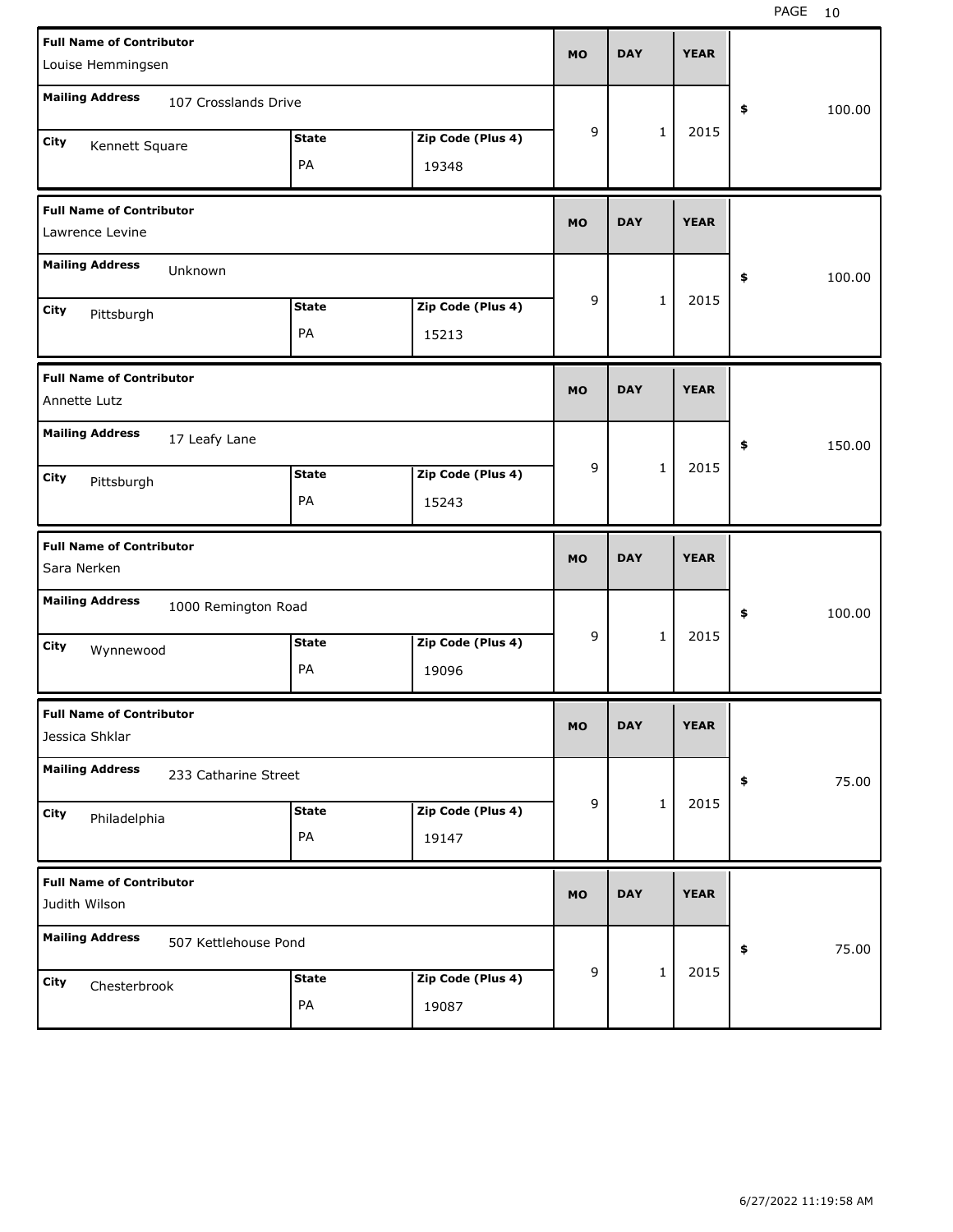| <b>Full Name of Contributor</b>                         |                                    |              |                   | <b>MO</b> | <b>DAY</b>   | <b>YEAR</b> |              |       |
|---------------------------------------------------------|------------------------------------|--------------|-------------------|-----------|--------------|-------------|--------------|-------|
| Judi Golding-baker                                      |                                    |              |                   |           |              |             |              |       |
| <b>Mailing Address</b>                                  | Unit 1214 226 W Rittenhouse Square |              |                   |           |              |             | \$           | 75.00 |
| City<br>Philadelphia                                    |                                    | <b>State</b> | Zip Code (Plus 4) | 9         | $\mathbf{1}$ | 2015        |              |       |
|                                                         |                                    | PA           | 19103             |           |              |             |              |       |
| <b>Full Name of Contributor</b><br>Ann Krissinger       |                                    |              |                   | <b>MO</b> | <b>DAY</b>   | <b>YEAR</b> |              |       |
| <b>Mailing Address</b>                                  | 1878 Villa Ct                      |              |                   |           |              |             | \$<br>150.00 |       |
| City<br>Lancaster                                       |                                    | <b>State</b> | Zip Code (Plus 4) | 9         | $\mathbf{1}$ | 2015        |              |       |
|                                                         |                                    | PA           | 17603             |           |              |             |              |       |
| <b>Full Name of Contributor</b><br>Deborah Hutchison    |                                    |              |                   | <b>MO</b> | <b>DAY</b>   | <b>YEAR</b> |              |       |
| <b>Mailing Address</b>                                  | 334 Maple Avenue                   |              |                   |           |              |             | 150.00<br>\$ |       |
| City<br>Doylestown                                      |                                    | <b>State</b> | Zip Code (Plus 4) | 9         | $\mathbf{1}$ | 2015        |              |       |
|                                                         |                                    | PA           | 18901             |           |              |             |              |       |
|                                                         |                                    |              |                   |           |              |             |              |       |
| <b>Full Name of Contributor</b><br>Helen Bosley         |                                    |              |                   | <b>MO</b> | <b>DAY</b>   | <b>YEAR</b> |              |       |
| <b>Mailing Address</b>                                  | 546 Palmer Farm Drive              |              |                   |           |              |             | \$<br>150.00 |       |
| City                                                    |                                    | <b>State</b> | Zip Code (Plus 4) | 9         | $\mathbf{1}$ | 2015        |              |       |
| Yardley                                                 |                                    | PA           | 19067             |           |              |             |              |       |
| <b>Full Name of Contributor</b><br>Morgan Plant & Assoc |                                    |              |                   | <b>MO</b> | <b>DAY</b>   | <b>YEAR</b> |              |       |
| <b>Mailing Address</b>                                  | 322 S West Street                  |              |                   |           |              |             | 250.00<br>\$ |       |
| City<br>Carlisle                                        |                                    | <b>State</b> | Zip Code (Plus 4) | 8         | 31           | 2015        |              |       |
|                                                         |                                    | PA           | 17013             |           |              |             |              |       |
| <b>Full Name of Contributor</b><br>Carole Alexy         |                                    |              |                   | <b>MO</b> | <b>DAY</b>   | <b>YEAR</b> |              |       |
| <b>Mailing Address</b>                                  | 322 S West Street                  |              |                   |           |              |             | 250.00<br>\$ |       |
| City<br>Carlisle                                        |                                    | <b>State</b> | Zip Code (Plus 4) | 8         | 31           | 2015        |              |       |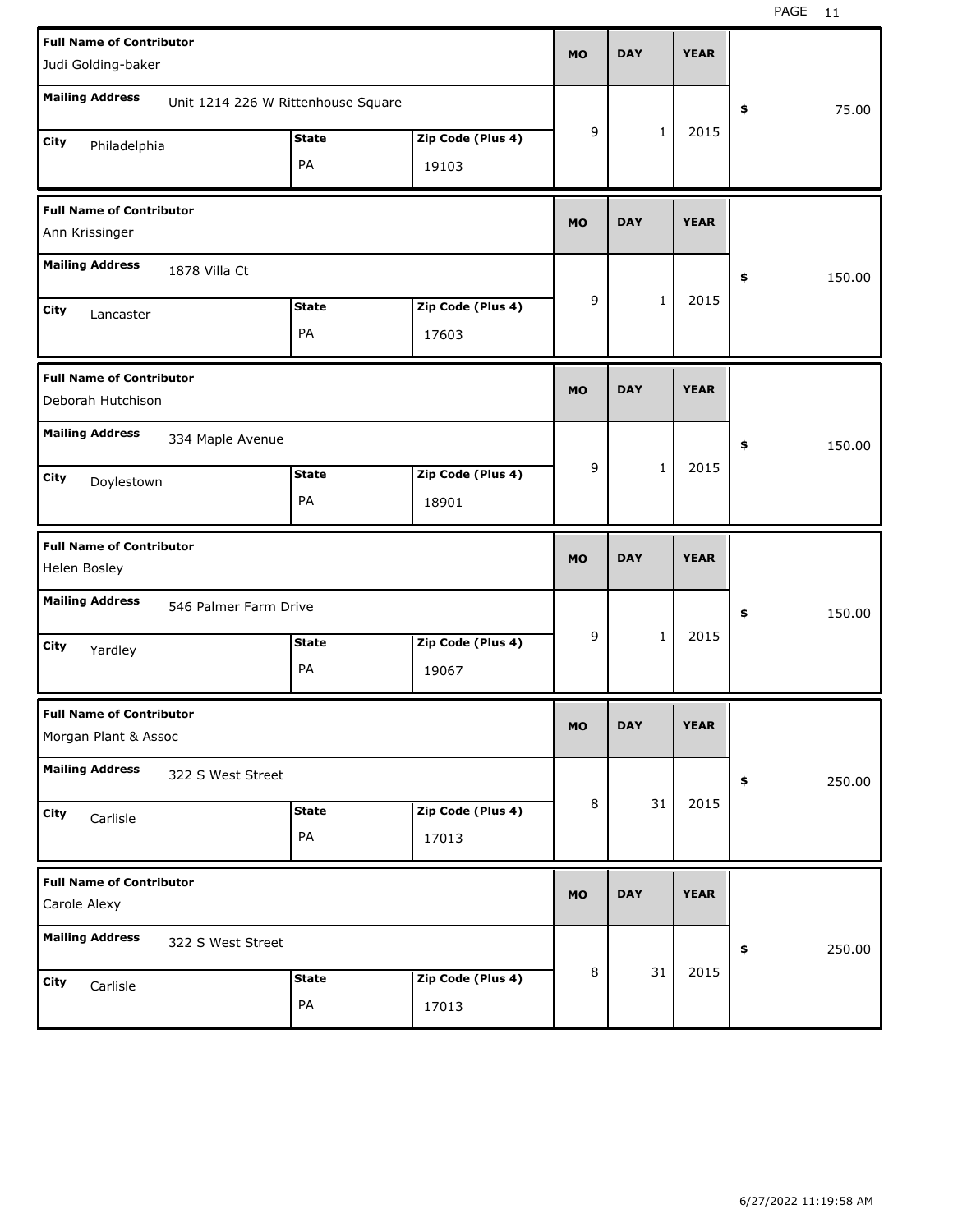| <b>Full Name of Contributor</b><br>Rosemary Barrett |                   | <b>MO</b> | <b>DAY</b> | <b>YEAR</b> |              |
|-----------------------------------------------------|-------------------|-----------|------------|-------------|--------------|
|                                                     |                   |           |            |             |              |
| <b>Mailing Address</b><br>27 Victoria Way           |                   |           |            |             | \$<br>250.00 |
| <b>State</b><br>City<br>Camp Hill                   | Zip Code (Plus 4) | 8         | 31         | 2015        |              |
| PA                                                  | 17011             |           |            |             |              |
| <b>Full Name of Contributor</b>                     |                   | <b>MO</b> | <b>DAY</b> | <b>YEAR</b> |              |
| Mary Ellen McMillen                                 |                   |           |            |             |              |
| <b>Mailing Address</b><br>5487 Grouse Drive         |                   |           |            |             | \$<br>250.00 |
| <b>State</b><br>City<br>Harrisburg                  | Zip Code (Plus 4) | 8         | 31         | 2015        |              |
| PA                                                  | 17111             |           |            |             |              |
| <b>Full Name of Contributor</b>                     |                   | <b>MO</b> | <b>DAY</b> | <b>YEAR</b> |              |
| David Forney                                        |                   |           |            |             |              |
| <b>Mailing Address</b><br>92 Carol Pl               |                   |           |            |             | \$<br>100.00 |
| <b>State</b><br>City<br>new Cumberland              | Zip Code (Plus 4) | 8         | 31         | 2015        |              |
| PA                                                  | 17070             |           |            |             |              |
|                                                     |                   |           |            |             |              |
| <b>Full Name of Contributor</b>                     |                   | <b>MO</b> | <b>DAY</b> | <b>YEAR</b> |              |
| James Newman                                        |                   |           |            |             |              |
| <b>Mailing Address</b><br>155 Winfield Drive        |                   |           |            |             | \$<br>250.00 |
| <b>State</b><br>City                                | Zip Code (Plus 4) | 8         | 31         | 2015        |              |
| Camp Hill<br>PA                                     | 17011             |           |            |             |              |
| <b>Full Name of Contributor</b>                     |                   |           |            |             |              |
| Richard Abrams                                      |                   | <b>MO</b> | <b>DAY</b> | <b>YEAR</b> |              |
| <b>Mailing Address</b><br>7 White Oak Circle        |                   |           |            |             | \$<br>135.00 |
| <b>State</b><br><b>City</b>                         | Zip Code (Plus 4) | 8         | 31         | 2015        |              |
| Lemoyne<br>PA                                       | 17043             |           |            |             |              |
| <b>Full Name of Contributor</b><br>Marsha Davis     |                   | <b>MO</b> | <b>DAY</b> | <b>YEAR</b> |              |
| <b>Mailing Address</b><br>4343 N Victoria Way       |                   |           |            |             | \$<br>200.00 |
| <b>State</b><br>City<br>Harrisburg                  | Zip Code (Plus 4) | 8         | 31         | 2015        |              |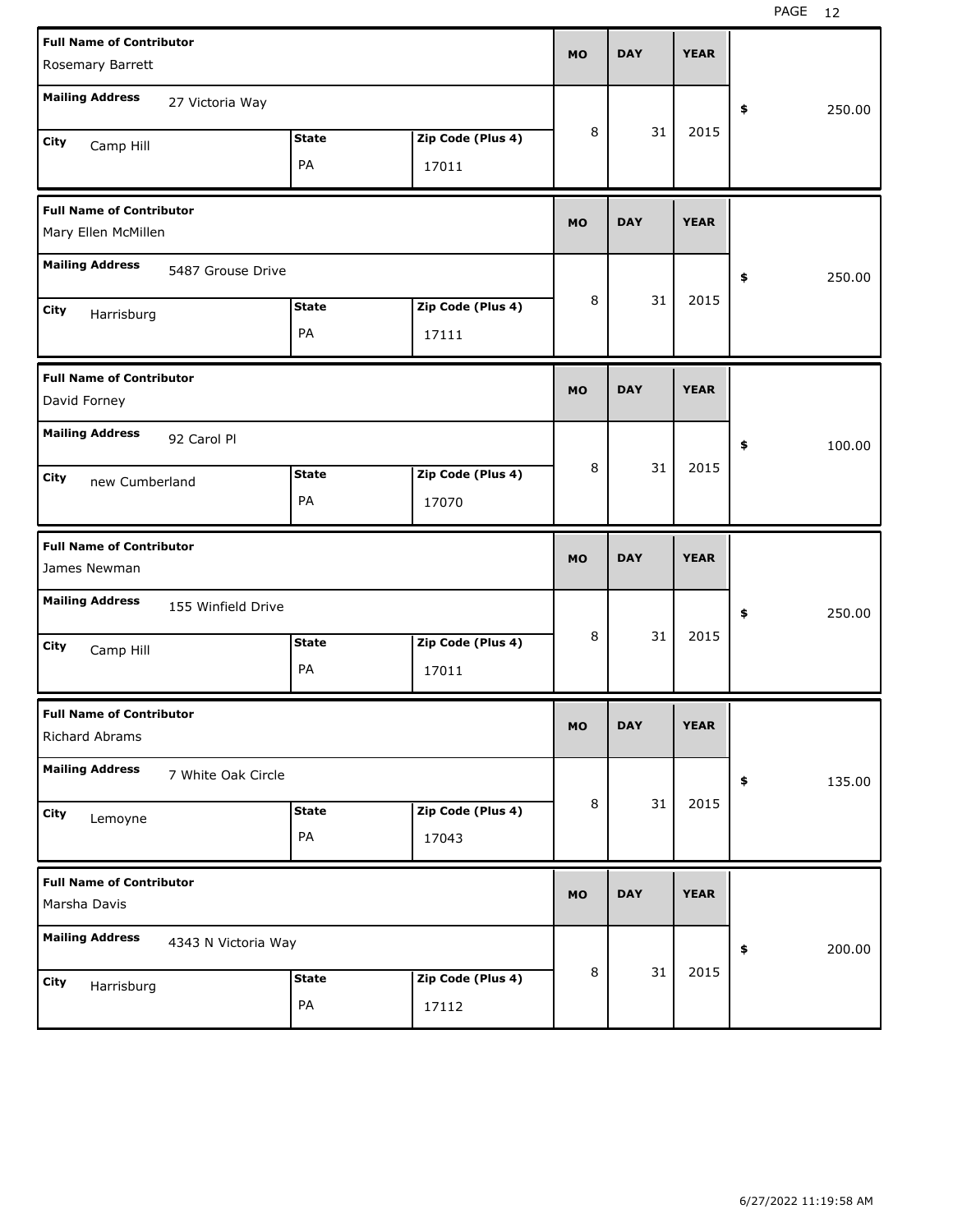| <b>Full Name of Contributor</b><br>Susan Pera        |                            |                    |                            | <b>MO</b>      | <b>DAY</b> | <b>YEAR</b> |              |
|------------------------------------------------------|----------------------------|--------------------|----------------------------|----------------|------------|-------------|--------------|
| <b>Mailing Address</b>                               | 1714 Olmsted Way E         |                    |                            |                |            |             | \$<br>250.00 |
| City<br>Camp Hill                                    |                            | <b>State</b><br>PA | Zip Code (Plus 4)<br>17011 | 8              | 31         | 2015        |              |
| <b>Full Name of Contributor</b><br>Richard Veith     |                            |                    |                            | <b>MO</b>      | <b>DAY</b> | <b>YEAR</b> |              |
| <b>Mailing Address</b>                               | 436 Timber Lane            |                    |                            |                |            |             | \$<br>100.00 |
| City<br>Devon                                        |                            | <b>State</b><br>PA | Zip Code (Plus 4)<br>19333 | $\overline{7}$ | 20         | 2015        |              |
| <b>Full Name of Contributor</b><br>John Osborne      |                            |                    |                            | <b>MO</b>      | <b>DAY</b> | <b>YEAR</b> |              |
| <b>Mailing Address</b>                               | 520 North President Avenue |                    |                            |                |            |             | \$<br>125.00 |
| City<br>Lancaster                                    |                            | <b>State</b><br>PA | Zip Code (Plus 4)<br>17603 | 7              | 20         | 2015        |              |
|                                                      |                            |                    |                            |                |            |             |              |
| <b>Full Name of Contributor</b><br>Torrence Dohl, Jr |                            |                    |                            | <b>MO</b>      | <b>DAY</b> | <b>YEAR</b> |              |
| <b>Mailing Address</b>                               | 64 New Garden Avenue       |                    |                            |                |            |             | \$<br>100.00 |
| City<br>Lancaster                                    |                            | <b>State</b><br>PA | Zip Code (Plus 4)<br>17603 | 7              | 20         | 2015        |              |
| <b>Full Name of Contributor</b><br>Jean Bodine       |                            |                    |                            | <b>MO</b>      | <b>DAY</b> | <b>YEAR</b> |              |
| <b>Mailing Address</b>                               | 74 Pasture Lane 117        |                    |                            |                |            |             | \$<br>75.00  |
| City<br><b>Bryn Mawr</b>                             |                            | <b>State</b><br>PA | Zip Code (Plus 4)<br>19010 | 7              | 20         | 2015        |              |
| <b>Full Name of Contributor</b><br>Susan Catherwood  |                            |                    |                            | <b>MO</b>      | <b>DAY</b> | <b>YEAR</b> |              |
| <b>Mailing Address</b>                               | 622 Rose Lane              |                    |                            |                | 20         | 2015        | \$<br>125.00 |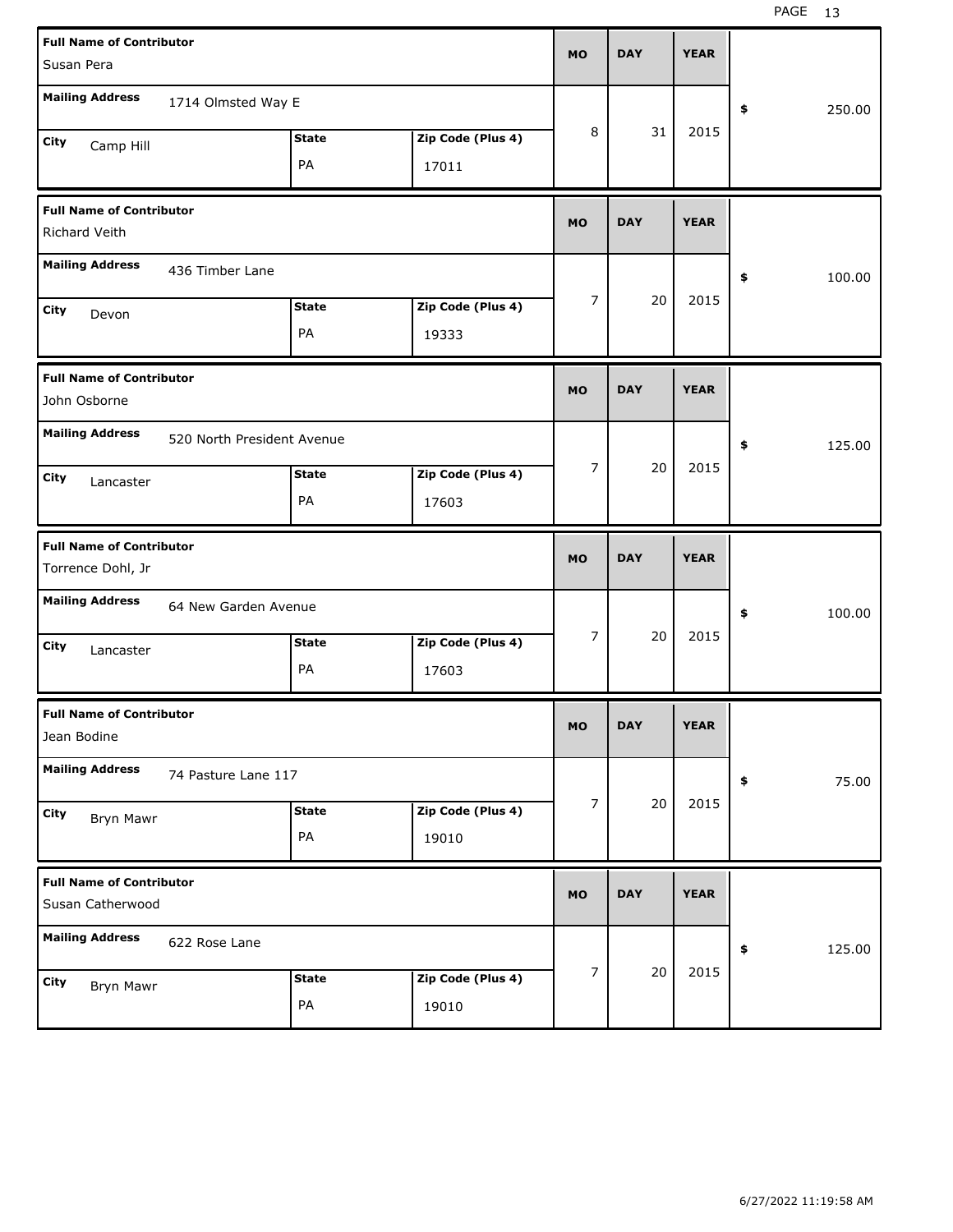| <b>Full Name of Contributor</b><br>Louanne Baily    |                    |                            | <b>MO</b>      | <b>DAY</b> | <b>YEAR</b> |                   |
|-----------------------------------------------------|--------------------|----------------------------|----------------|------------|-------------|-------------------|
| <b>Mailing Address</b><br>201 Mayfair Drive         |                    |                            | $\overline{7}$ | 20         | 2015        | \$<br>250.00      |
| City<br>Pittsburgh                                  | <b>State</b><br>PA | Zip Code (Plus 4)<br>15228 |                |            |             |                   |
| <b>Full Name of Contributor</b><br>Lynn Ahwesh      |                    |                            | <b>MO</b>      | <b>DAY</b> | <b>YEAR</b> |                   |
| <b>Mailing Address</b><br>2317 Lincoln Street       |                    |                            |                |            |             | \$<br>75.00       |
| City<br>Camp Hill                                   | <b>State</b><br>PA | Zip Code (Plus 4)<br>17011 | $\overline{7}$ | 20         | 2015        |                   |
| <b>Full Name of Contributor</b><br>Susan Belin      |                    |                            | <b>MO</b>      | <b>DAY</b> | <b>YEAR</b> |                   |
| <b>Mailing Address</b><br><b>Box 53</b>             | <b>State</b>       |                            | $\overline{7}$ | 20         | 2015        | \$<br>125.00      |
| City<br>Waverly                                     | PA                 | Zip Code (Plus 4)<br>18471 |                |            |             |                   |
| <b>Full Name of Contributor</b><br>Sylvia Kreithen  |                    |                            | <b>MO</b>      | <b>DAY</b> | <b>YEAR</b> |                   |
| <b>Mailing Address</b><br>7833 Palencia Way         |                    |                            |                |            |             | \$<br>150.00      |
| City<br>Delray Beach                                | <b>State</b><br>FL | Zip Code (Plus 4)<br>33446 | $\overline{7}$ | 20         | 2015        |                   |
| <b>Full Name of Contributor</b><br>Jeffrey Moran    |                    |                            | MO             | <b>DAY</b> | <b>YEAR</b> |                   |
| <b>Mailing Address</b><br>1038 Hershey Mill Road    |                    |                            |                |            |             | \$<br>100.00      |
| City<br>West Chester                                | <b>State</b><br>PA | Zip Code (Plus 4)<br>19380 | 7              | 20         | 2015        |                   |
| <b>Full Name of Contributor</b><br>Dr Walter Dex    |                    |                            | <b>MO</b>      | <b>DAY</b> | <b>YEAR</b> |                   |
| <b>Mailing Address</b><br>800 Hausman Road, Apt 154 |                    |                            |                |            |             | 75.00<br>\$       |
| City<br>Allentown                                   | <b>State</b><br>PA | Zip Code (Plus 4)<br>18104 | 7              | 20         | 2015        |                   |
|                                                     |                    |                            |                |            |             | <b>PAGE TOTAL</b> |

**Enter Grand Total of Part A on Schedule I, Detailed Summary Page, Section 2.**

**\$** 9,862.50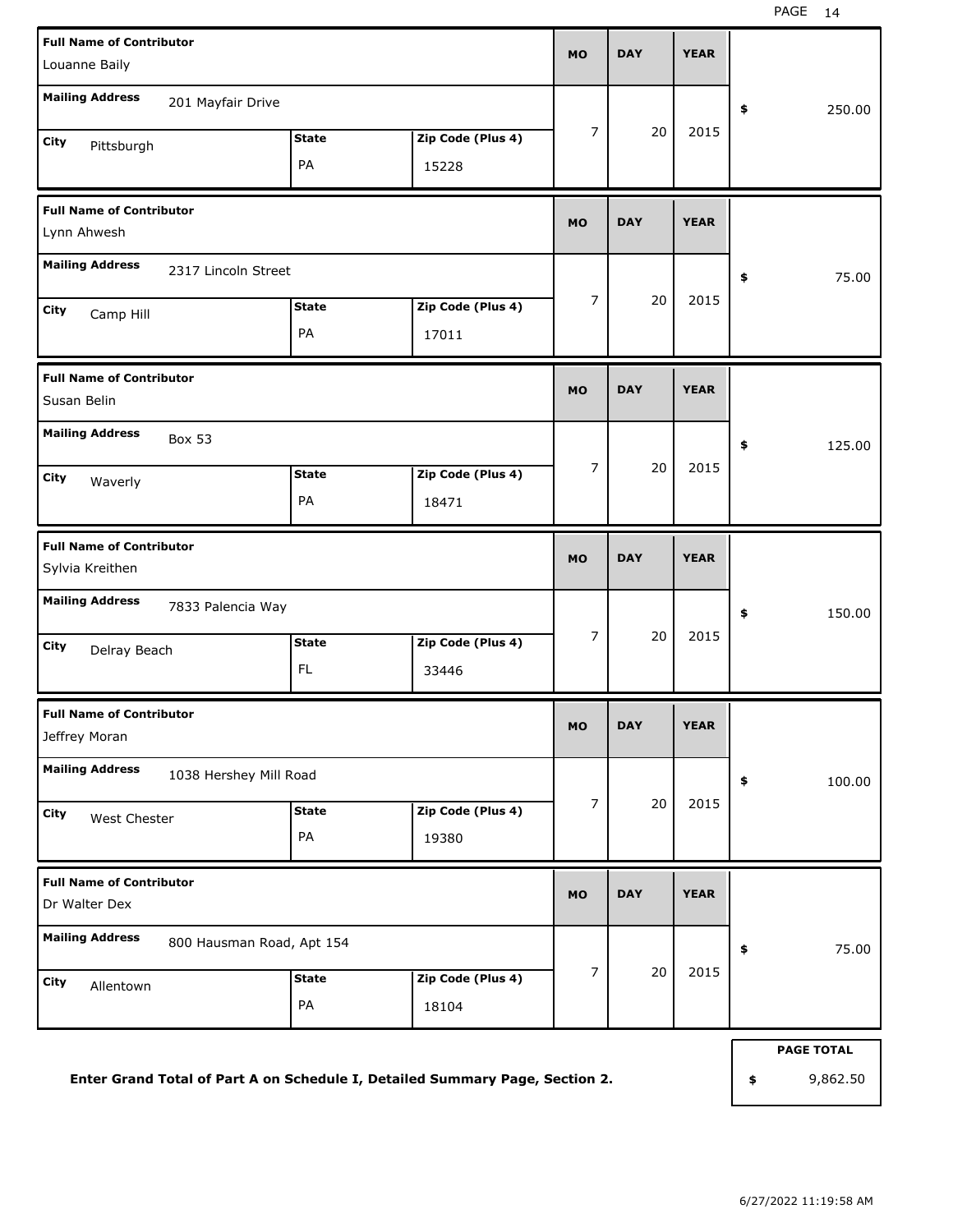## **PART C Contributions Received From Political Committees**

**OVER \$250.00**

 **Use this Part to itemize only contributions received from Political committees with an aggregate value from Over \$250.00 in the reporting period.**

| Name of Filing Committee or Candidate                                        |              | <b>Reporting Period</b> |             |            |             |                   |
|------------------------------------------------------------------------------|--------------|-------------------------|-------------|------------|-------------|-------------------|
|                                                                              |              | From:                   |             |            | To:         |                   |
|                                                                              |              |                         | <b>DATE</b> |            |             | <b>AMOUNT</b>     |
| <b>Full Name of Contributing Committee</b>                                   |              |                         | <b>MO</b>   | <b>DAY</b> | <b>YEAR</b> |                   |
| <b>Mailing Address</b>                                                       |              |                         |             |            |             | \$<br>0.00        |
| City                                                                         | <b>State</b> | Zip Code (Plus 4)       |             |            |             |                   |
|                                                                              |              |                         |             |            |             | <b>PAGE TOTAL</b> |
| Enter Grand Total of Part C on Schedule I, Detailed Summary Page, Section 3. |              |                         |             |            |             | \$<br>0.00        |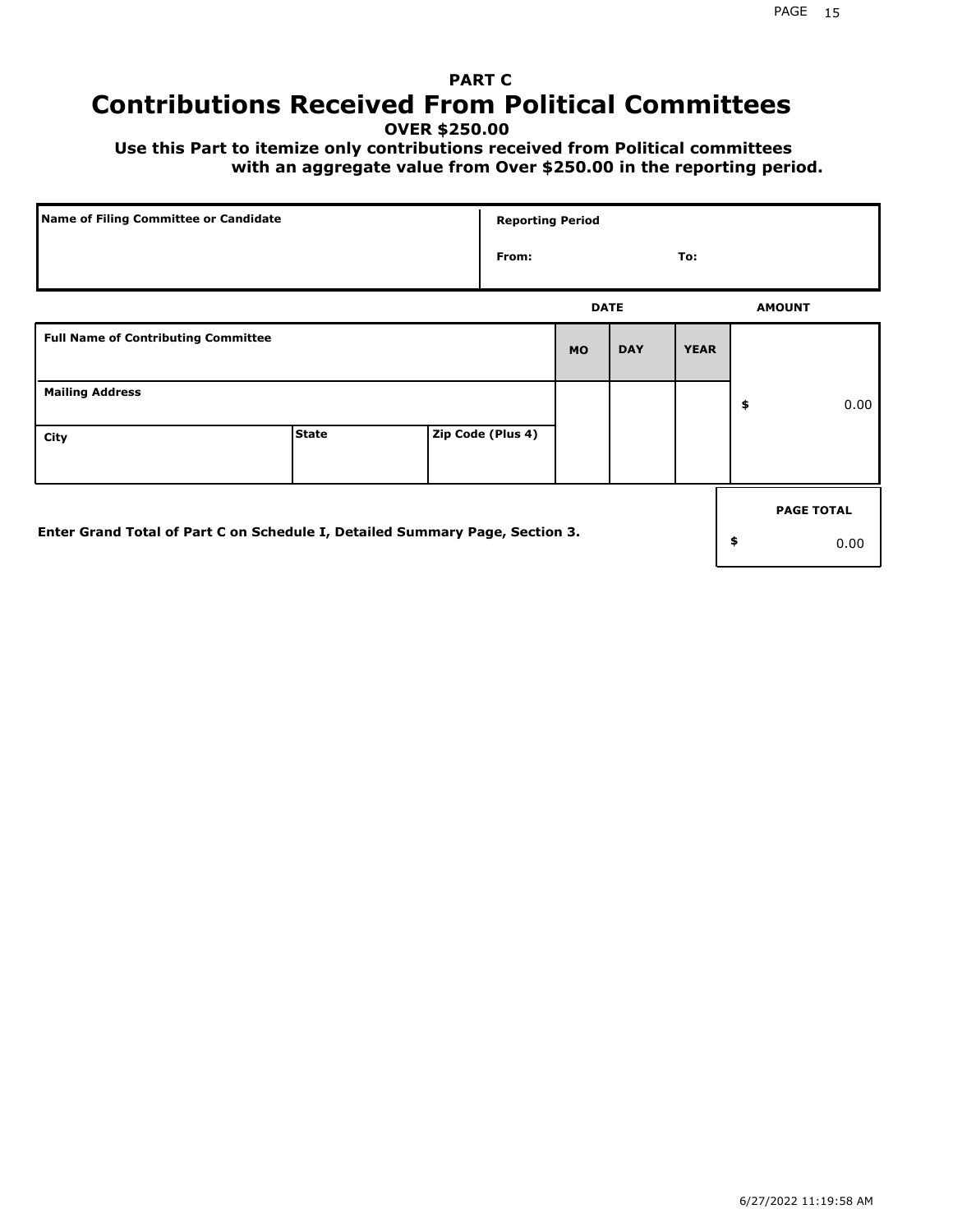# **PART D ALL OTHER CONTRIBUTIONS**

#### **OVER \$250.00**

#### **Use this Part to itemize all other contributions with an aggregate value of**

 **over \$250.00 in the reporting period.**

 **(Exclude contributions from political committees reported in Part C.)** 

| Name of Filing Committee or Candidate                                 |              |       |                   |       | <b>Reporting Period</b> |              |              |                   |
|-----------------------------------------------------------------------|--------------|-------|-------------------|-------|-------------------------|--------------|--------------|-------------------|
| PLANNED PARENTHOOD PA INC                                             |              |       |                   | From: |                         |              | 6/9/2015 To: | 9/14/2015         |
|                                                                       |              |       |                   |       |                         | <b>DATE</b>  |              | <b>AMOUNT</b>     |
| <b>Full Name of Contributor</b><br>Kelvin Kean                        |              |       |                   |       | <b>MO</b>               | <b>DAY</b>   | <b>YEAR</b>  |                   |
| <b>Mailing</b><br>321 James Mill Road<br><b>Address</b>               |              |       |                   |       |                         |              |              | 300.00<br>\$      |
| City<br>Elverson                                                      | <b>State</b> |       | Zip Code (Plus 4) |       | 7                       | 20           | 2015         |                   |
|                                                                       | PA           | 19520 |                   |       |                         |              |              |                   |
| <b>Employer Name</b><br>Unknown                                       |              |       |                   |       | <b>Occupation</b>       |              | Unknown      |                   |
| <b>Employer Mailing Address/Principal Place of</b><br>Business        |              |       | City              |       |                         | <b>State</b> |              | Zip Code (Plus 4) |
| Unknown                                                               |              |       | Elverson          |       |                         | PA           |              | 19520             |
| <b>Full Name of Contributor</b><br><b>Bayard Storey</b>               |              |       |                   |       | <b>MO</b>               | <b>DAY</b>   | <b>YEAR</b>  |                   |
| <b>Mailing</b><br>1919 Brandywine Street<br><b>Address</b>            |              |       |                   |       |                         |              |              | 3,000.00<br>\$    |
| City<br>Philadelphia                                                  | <b>State</b> |       | Zip Code (Plus 4) |       | $\overline{7}$          | 20           | 2015         |                   |
|                                                                       | PA           | 19130 |                   |       |                         |              |              |                   |
| Employer Name Unknown                                                 |              |       |                   |       | <b>Occupation</b>       |              | Unknown      |                   |
| <b>Employer Mailing Address/Principal Place of</b><br><b>Business</b> |              |       | City              |       |                         | <b>State</b> |              | Zip Code (Plus 4) |
| Unknown                                                               |              |       | Philadelpha       |       |                         | PA           |              | 19130             |
| <b>Full Name of Contributor</b><br>Michael Breslin                    |              |       |                   |       | <b>MO</b>               | <b>DAY</b>   | <b>YEAR</b>  |                   |
| <b>Mailing</b><br>4515 Laurelwood Drive<br><b>Address</b>             |              |       |                   |       |                         |              |              | 2,000.00<br>\$    |
| City<br>Harrisburg                                                    | <b>State</b> |       | Zip Code (Plus 4) |       | 8                       | 21           | 2015         |                   |
|                                                                       | PA           | 17110 |                   |       |                         |              |              |                   |
| <b>Employer Name</b><br>Unknown                                       |              |       |                   |       | <b>Occupation</b>       |              | Unknown      |                   |
| Employer Mailing Address/Principal Place of<br> Business              |              |       | City              |       |                         | <b>State</b> |              | Zip Code (Plus 4) |
| Unknown                                                               |              |       | Harrisburg        |       |                         | PA           |              | 17110             |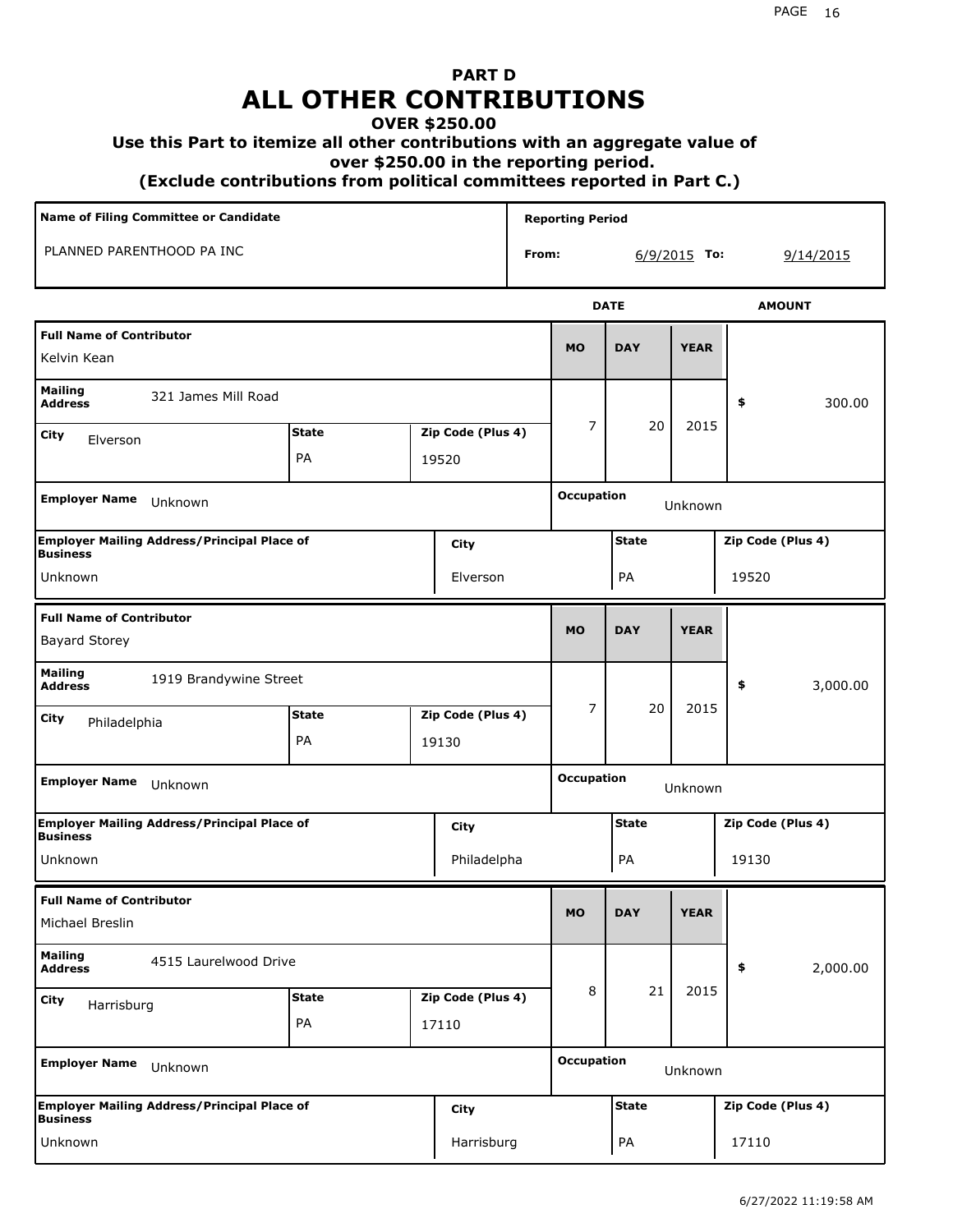| <b>Full Name of Contributor</b>                     |                                                    |              |                   |                   |              |             |                   |        |
|-----------------------------------------------------|----------------------------------------------------|--------------|-------------------|-------------------|--------------|-------------|-------------------|--------|
| Ritchie Tabachnick                                  |                                                    |              |                   | <b>MO</b>         | <b>DAY</b>   | <b>YEAR</b> |                   |        |
| <b>Mailing</b><br><b>Address</b>                    | 111 Grandview Ave, Apt 701                         |              |                   |                   |              |             | \$                | 350.00 |
| City<br>Pittsburgh                                  |                                                    | <b>State</b> | Zip Code (Plus 4) | 8                 | 31           | 2015        |                   |        |
|                                                     |                                                    | PA           | 15211             |                   |              |             |                   |        |
|                                                     |                                                    |              |                   |                   |              |             |                   |        |
| <b>Employer Name</b>                                | Unknown                                            |              |                   | <b>Occupation</b> |              | Unknown     |                   |        |
| <b>Business</b>                                     | <b>Employer Mailing Address/Principal Place of</b> |              | City              |                   | <b>State</b> |             | Zip Code (Plus 4) |        |
| Unknown                                             |                                                    |              | Pittsburgh        |                   | PA           |             | 15211             |        |
| <b>Full Name of Contributor</b>                     |                                                    |              |                   |                   |              |             |                   |        |
| susan Milnes                                        |                                                    |              |                   | <b>MO</b>         | <b>DAY</b>   | <b>YEAR</b> |                   |        |
| <b>Mailing</b><br><b>Address</b>                    | 114 E Keller Street                                |              |                   |                   |              |             | \$                | 500.00 |
| City<br>Mechanicsburg                               |                                                    | <b>State</b> | Zip Code (Plus 4) | 8                 | 31           | 2015        |                   |        |
|                                                     |                                                    | PA           | 17055             |                   |              |             |                   |        |
|                                                     |                                                    |              |                   |                   |              |             |                   |        |
| <b>Employer Name</b>                                | Unknown                                            |              |                   | <b>Occupation</b> |              | Unknown     |                   |        |
| <b>Business</b>                                     | <b>Employer Mailing Address/Principal Place of</b> |              | City              |                   | <b>State</b> |             | Zip Code (Plus 4) |        |
| Unknown                                             |                                                    |              | Mechanicsburg     |                   | PA           |             | 17055             |        |
|                                                     |                                                    |              |                   |                   |              |             |                   |        |
| <b>Full Name of Contributor</b><br>Colleen Kopp     |                                                    |              |                   | <b>MO</b>         | <b>DAY</b>   | <b>YEAR</b> |                   |        |
|                                                     |                                                    |              |                   |                   |              |             |                   |        |
| <b>Mailing</b><br><b>Address</b>                    | 301 Manchester Road                                |              |                   |                   |              |             | \$                | 300.00 |
| City                                                |                                                    | <b>State</b> | Zip Code (Plus 4) | 8                 | 31           | 2015        |                   |        |
| Camp Hill                                           |                                                    | PА           | 17011             |                   |              |             |                   |        |
|                                                     |                                                    |              |                   |                   |              |             |                   |        |
| <b>Employer Name</b>                                | Unknown                                            |              |                   | <b>Occupation</b> |              | Unknown     |                   |        |
|                                                     | <b>Employer Mailing Address/Principal Place of</b> |              | <b>City</b>       |                   | <b>State</b> |             | Zip Code (Plus 4) |        |
| <b>Business</b><br>Unknown                          |                                                    |              | Camp Hill         |                   | PA           |             | 17011             |        |
|                                                     |                                                    |              |                   |                   |              |             |                   |        |
| <b>Full Name of Contributor</b><br>Frank Warner III |                                                    |              |                   | <b>MO</b>         | <b>DAY</b>   | <b>YEAR</b> |                   |        |
| <b>Mailing</b><br><b>Address</b>                    | 7 Roberts Road                                     |              |                   |                   |              |             | \$                | 500.00 |
| City                                                |                                                    | <b>State</b> | Zip Code (Plus 4) | 9                 | $\mathbf{1}$ | 2015        |                   |        |
| Newtown Square                                      |                                                    | PA           | 19073             |                   |              |             |                   |        |
| <b>Employer Name</b>                                | Unknown                                            |              |                   | <b>Occupation</b> |              | Unknown     |                   |        |
|                                                     |                                                    |              |                   |                   |              |             |                   |        |
| <b>Business</b>                                     | <b>Employer Mailing Address/Principal Place of</b> |              | <b>City</b>       |                   | <b>State</b> |             | Zip Code (Plus 4) |        |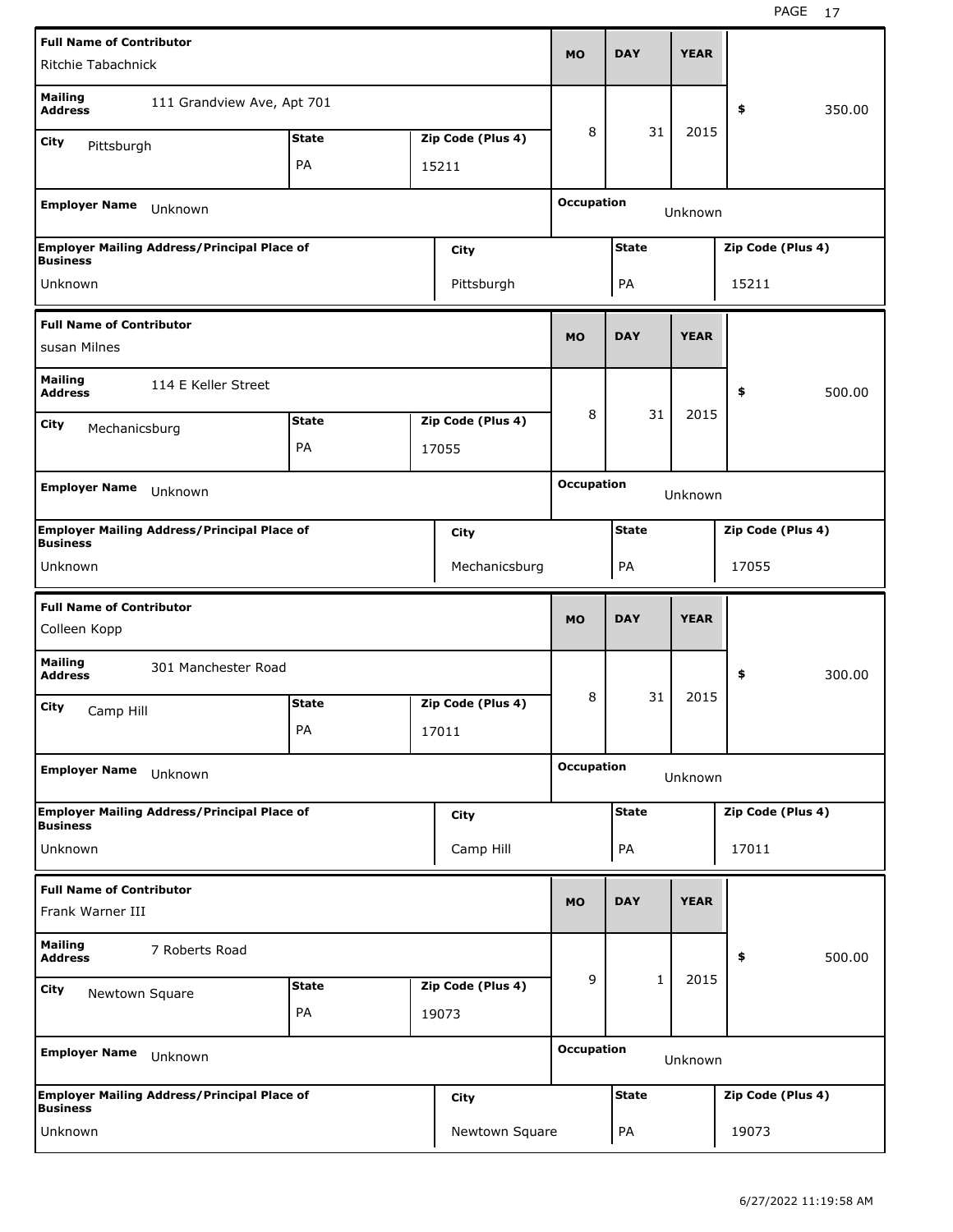| <b>Full Name of Contributor</b><br>Lois Lehrman Grass                        |              |                   | <b>MO</b>         | <b>DAY</b>   | <b>YEAR</b> |                   |
|------------------------------------------------------------------------------|--------------|-------------------|-------------------|--------------|-------------|-------------------|
| <b>Mailing</b><br>2000 Crums Mill Road<br><b>Address</b>                     |              |                   |                   |              |             | 1,000.00<br>\$    |
| City<br>Harrisburg                                                           | <b>State</b> | Zip Code (Plus 4) | 9                 | $\mathbf{1}$ | 2015        |                   |
|                                                                              | PA           | 17110             |                   |              |             |                   |
| <b>Employer Name</b><br>Unknown                                              |              |                   | <b>Occupation</b> |              | Unknown     |                   |
| <b>Employer Mailing Address/Principal Place of</b><br><b>Business</b>        |              | City              |                   | <b>State</b> |             | Zip Code (Plus 4) |
| Unknown                                                                      |              | Harrisburg        |                   | PA           |             | 17110             |
| <b>Full Name of Contributor</b>                                              |              |                   | <b>MO</b>         | <b>DAY</b>   | <b>YEAR</b> |                   |
| Kate Earley                                                                  |              |                   |                   |              |             |                   |
| <b>Mailing</b><br>599 E Siddonsburg Rd<br><b>Address</b>                     |              |                   |                   |              |             | \$<br>500.00      |
| City<br>Mechanicsburg                                                        | <b>State</b> | Zip Code (Plus 4) | 9                 | 2            | 2015        |                   |
|                                                                              | PA           | 17050             |                   |              |             |                   |
| <b>Employer Name</b><br>Unknown                                              |              |                   | <b>Occupation</b> |              | Unknown     |                   |
| Employer Mailing Address/Principal Place of<br><b>Business</b>               |              | City              |                   | <b>State</b> |             | Zip Code (Plus 4) |
| Unknown                                                                      |              | Mechanicsburg     |                   | PA           |             | 17050             |
| Enter Grand Total of Part C on Schedule I, Detailed Summary Page, Section 3. |              |                   |                   |              |             | <b>PAGE TOTAL</b> |
|                                                                              |              |                   |                   |              |             | \$<br>8,450.00    |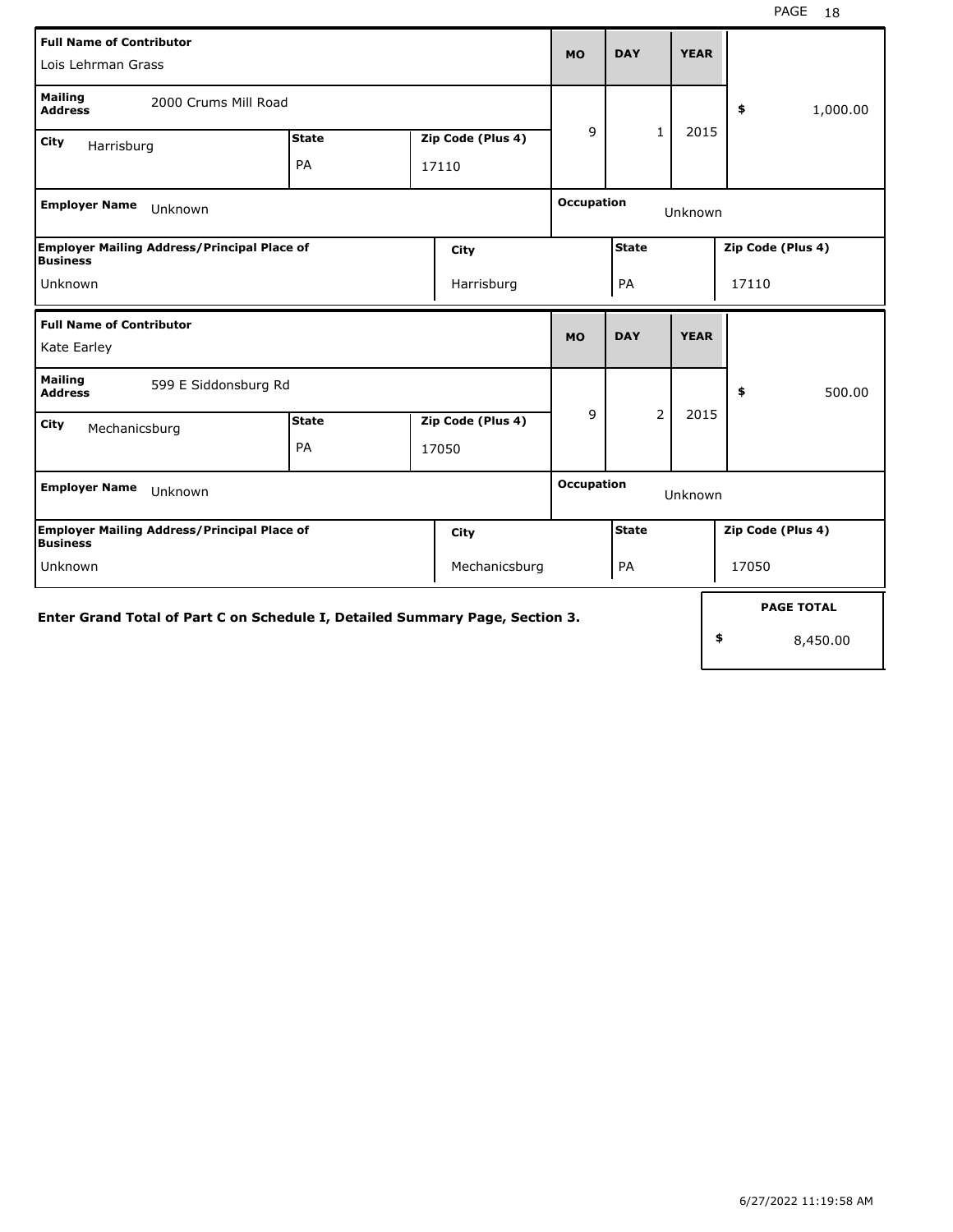## **PART E OTHER RECEIPTS**

#### **REFUNDS, INTEREST INCOME, RETURNED CHECKS, ETC.**

#### **Use this Part to report refunds received, interest earned, returned checks and**

## **prior expenditures that were returned to the filer.**

| Name of Filing Committee or Candidate                                        |              |                   |       | <b>Reporting Period</b> |             |             |                   |      |
|------------------------------------------------------------------------------|--------------|-------------------|-------|-------------------------|-------------|-------------|-------------------|------|
|                                                                              |              |                   | From: |                         |             | To:         |                   |      |
|                                                                              |              |                   |       |                         | <b>DATE</b> |             | <b>AMOUNT</b>     |      |
| <b>Full Name</b>                                                             |              |                   |       | <b>MO</b>               | <b>DAY</b>  | <b>YEAR</b> |                   |      |
| <b>Mailing Address</b>                                                       |              |                   |       |                         |             |             | \$                | 0.00 |
| City                                                                         | <b>State</b> | Zip Code (Plus 4) |       |                         |             |             |                   |      |
| <b>Receipt Description</b>                                                   |              |                   |       |                         |             |             |                   |      |
| Enter Grand Total of Part E on Schedule I, Detailed Summary Page, Section 4. |              |                   |       |                         |             |             | <b>PAGE TOTAL</b> |      |
|                                                                              |              |                   |       |                         |             |             | \$                | 0.00 |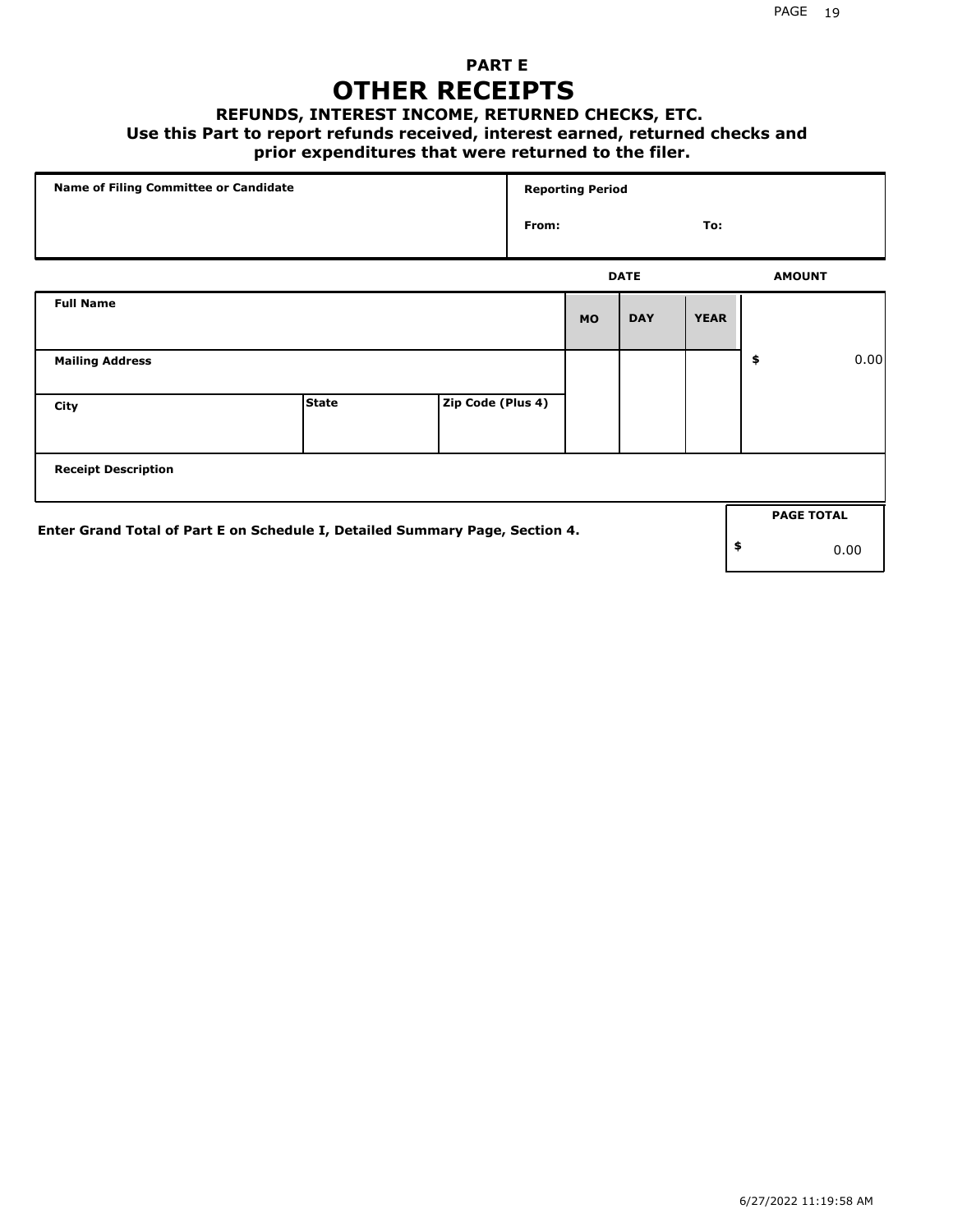### **SCHEDULE II IN-KIND CONTRIBUTIONS AND VALUABLE THINGS RECEIVED USE THIS SCHEDULE TO REPORT ALL IN-KIND CONTRIBUTIONS OF VALUABLE THINGS**

### **DURING THE REPORTING PERIOD.**

**Detailed Summary Page**

| <b>Name of Filing Committee or Candidate</b>                                                                                                                                | <b>Reporting Period</b> |                |           |
|-----------------------------------------------------------------------------------------------------------------------------------------------------------------------------|-------------------------|----------------|-----------|
| PLANNED PARENTHOOD PA INC                                                                                                                                                   | From:                   | $6/9/2015$ To: | 9/14/2015 |
| 1. UNITEMIZED IN-KIND CONTRIBUTIONS RECEIVED - VALUE OF \$50.00 OR LESS PER CONTRIBUTOR                                                                                     |                         |                |           |
| <b>TOTAL for the Reporting Period</b>                                                                                                                                       | (1)                     | \$             | 0.00      |
| 2. IN-KIND CONTRIBUTIONS RECEIVED - VALUE OF \$50.01 TO \$250.00 (FROM PART F)                                                                                              |                         |                |           |
| <b>TOTAL for the Reporting Period</b>                                                                                                                                       | (2)                     | \$             | 0.00      |
| 3. IN-KIND CONTRIBUTION RECIEVED - VALUE OVER \$250.00 (FROM PART G)                                                                                                        |                         |                |           |
| <b>TOTAL for the Reporting Period</b>                                                                                                                                       | (3)                     | \$             | 6,620.59  |
| TOTAL VALUE OF IN-KIND CONTRIBUTIONS DURING THIS REPORTING PERIOD (Add and enter<br>amount totals from Boxes 1,2, and 3; also enter on Page 1, Reports Cover Page, Item F.) |                         | \$             | 6,620.59  |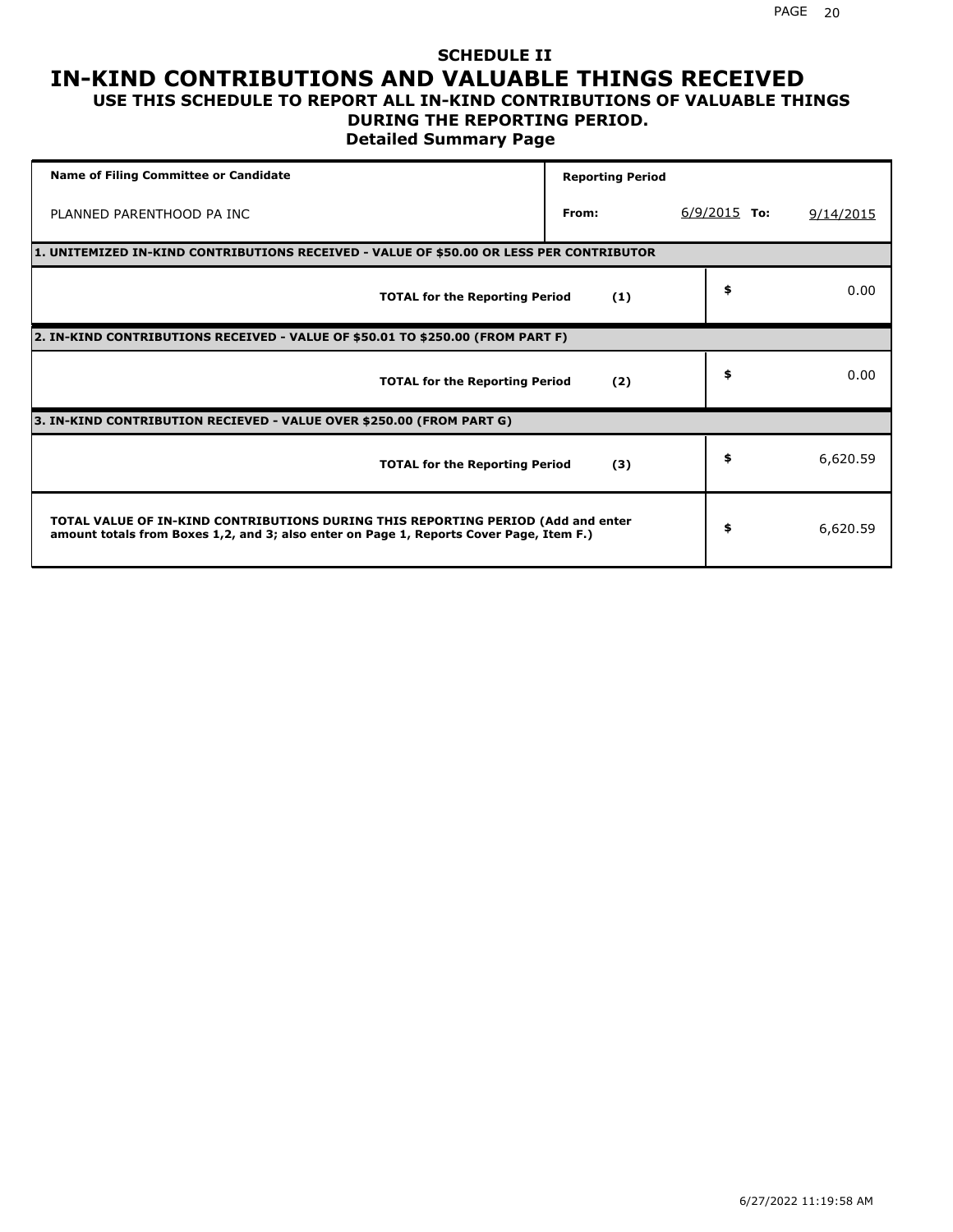## **SCHEDULE II PART F IN-KIND CONTRIBUTIONS RECEIVED**

## **VALUE OF \$50.01 TO \$250.00**

| <b>Name of Filing Committee or Candidate</b>                                                                  |              |                   | <b>Reporting Period</b> |             |             |                   |      |
|---------------------------------------------------------------------------------------------------------------|--------------|-------------------|-------------------------|-------------|-------------|-------------------|------|
|                                                                                                               |              |                   | From:                   |             |             | To:               |      |
|                                                                                                               |              |                   |                         | <b>DATE</b> |             | <b>AMOUNT</b>     |      |
| <b>Full Name of Contributor</b>                                                                               |              |                   | <b>MO</b>               | <b>DAY</b>  | <b>YEAR</b> |                   |      |
| <b>Mailing Address</b>                                                                                        |              |                   |                         |             |             | \$                | 0.00 |
| City                                                                                                          | <b>State</b> | Zip Code (Plus 4) |                         |             |             |                   |      |
| <b>Description of Contribution:</b>                                                                           |              |                   |                         |             |             |                   |      |
| Enter Grand Total of Part F on Schedule II, In-Kind Contributions Detailed Summary Page,<br><b>Section 2.</b> |              |                   |                         |             |             | <b>PAGE TOTAL</b> |      |
|                                                                                                               |              |                   |                         |             | \$          |                   | 0.00 |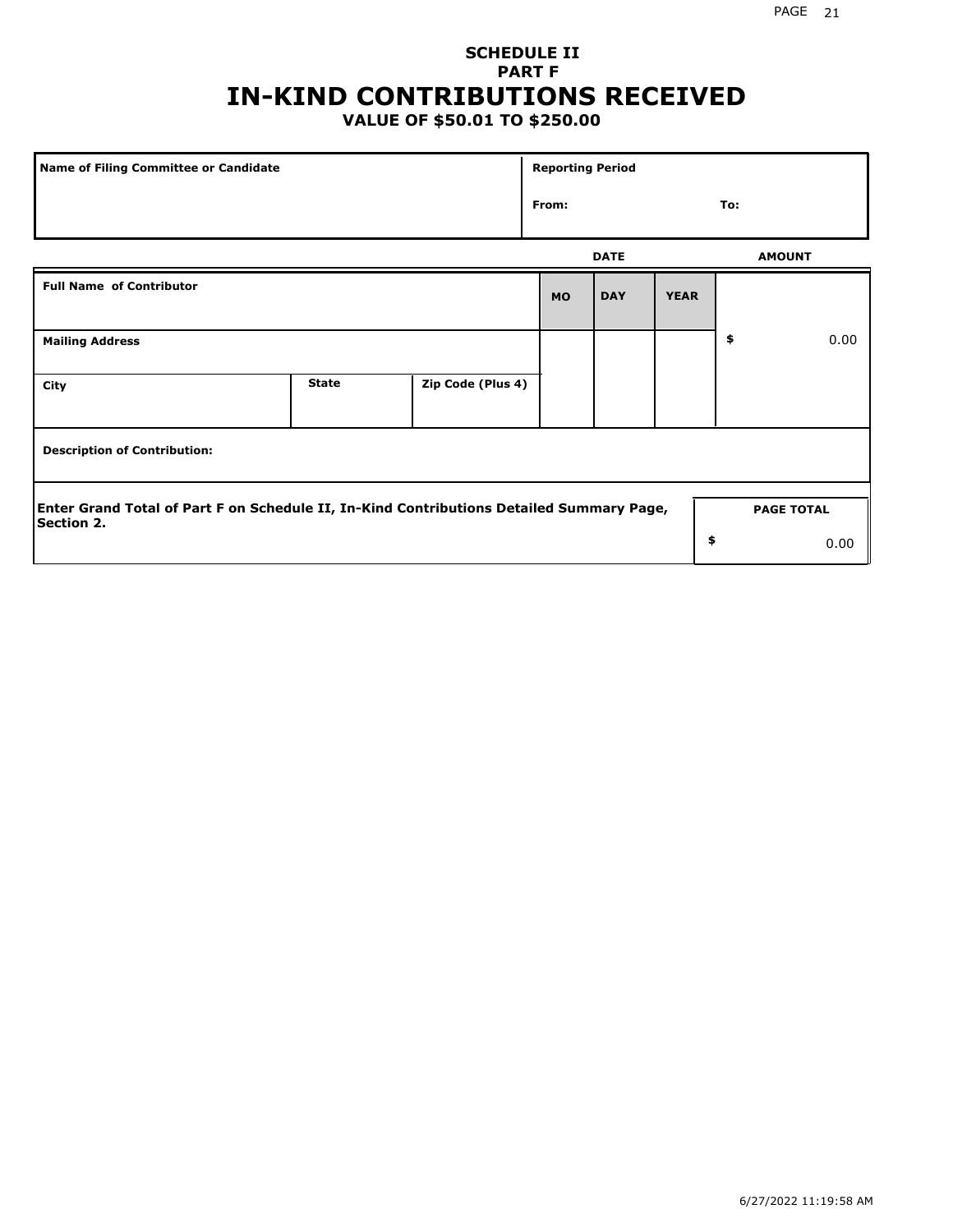### **SCHEDULE II PART G IN-KIND CONTRIBUTIONS RECEIVED VALUE OVER \$250.00**

| <b>Name of Filing Committee or Candidate</b>                                                                  |                                 |          |                           |              |       | <b>Reporting Period</b> |                      |             |                                    |
|---------------------------------------------------------------------------------------------------------------|---------------------------------|----------|---------------------------|--------------|-------|-------------------------|----------------------|-------------|------------------------------------|
| PLANNED PARENTHOOD PA INC                                                                                     |                                 |          |                           |              | From: |                         | $6/9/2015$ To:       |             | 9/14/2015                          |
|                                                                                                               |                                 |          |                           |              |       |                         | <b>DATE</b>          |             | <b>AMOUNT</b>                      |
| <b>Full Name of Contributor</b><br><b>Planned Parenthood Votes</b>                                            |                                 |          |                           |              |       | <b>MO</b>               | <b>DAY</b>           | <b>YEAR</b> |                                    |
| <b>Mailing Address</b><br>434 West 33rd St                                                                    |                                 |          |                           |              |       |                         |                      |             | \$<br>6,002.99                     |
| City<br>New York                                                                                              | <b>State</b><br><b>NY</b>       |          | Zip Code(Plus 4)<br>10001 |              |       | 8                       | 31                   | 2015        |                                    |
| <b>Employer of Contributor</b>                                                                                | Planned Parenthood Votes        |          |                           |              |       | <b>Occupation</b>       |                      |             | <b>Planned Parenthood Votes</b>    |
| <b>Employer Mailing Address/Principal Place of</b><br><b>Business</b>                                         |                                 | City     |                           | <b>State</b> |       | 4)                      | <b>Zip Code(Plus</b> |             | <b>Description of Contribution</b> |
| 434 West 33rd Street                                                                                          |                                 | New York |                           | <b>NY</b>    |       | 10001                   |                      | staff time  |                                    |
| <b>Full Name of Contributor</b><br><b>Planned Parenthood Votes</b>                                            |                                 |          |                           |              |       | <b>MO</b>               | <b>DAY</b>           | <b>YEAR</b> |                                    |
| <b>Mailing Address</b><br>434 West 33rd St                                                                    |                                 |          |                           |              |       |                         |                      |             | 617.60<br>\$                       |
| City<br>New York                                                                                              | <b>State</b><br><b>NY</b>       |          | Zip Code(Plus 4)<br>10001 |              |       | 8                       | 31                   | 2015        |                                    |
| <b>Employer of Contributor</b>                                                                                | <b>Planned Parenthood Votes</b> |          |                           |              |       | <b>Occupation</b>       |                      |             | <b>Planned Parenthood Votes</b>    |
| <b>Employer Mailing Address/Principal Place of</b><br><b>Business</b>                                         |                                 | City     |                           | <b>State</b> |       | 4)                      | <b>Zip Code(Plus</b> |             | <b>Description of Contribution</b> |
| 434 West 33rd Street                                                                                          |                                 | New York |                           | <b>NY</b>    |       | 10001                   |                      |             | staff travel expenses              |
| Enter Grand Total of Part G on Schedule II, In-Kind Contributions Detailed<br><b>Summary Page, Section 3.</b> |                                 |          |                           |              |       |                         |                      |             | <b>PAGE TOTAL</b><br>6,620.59      |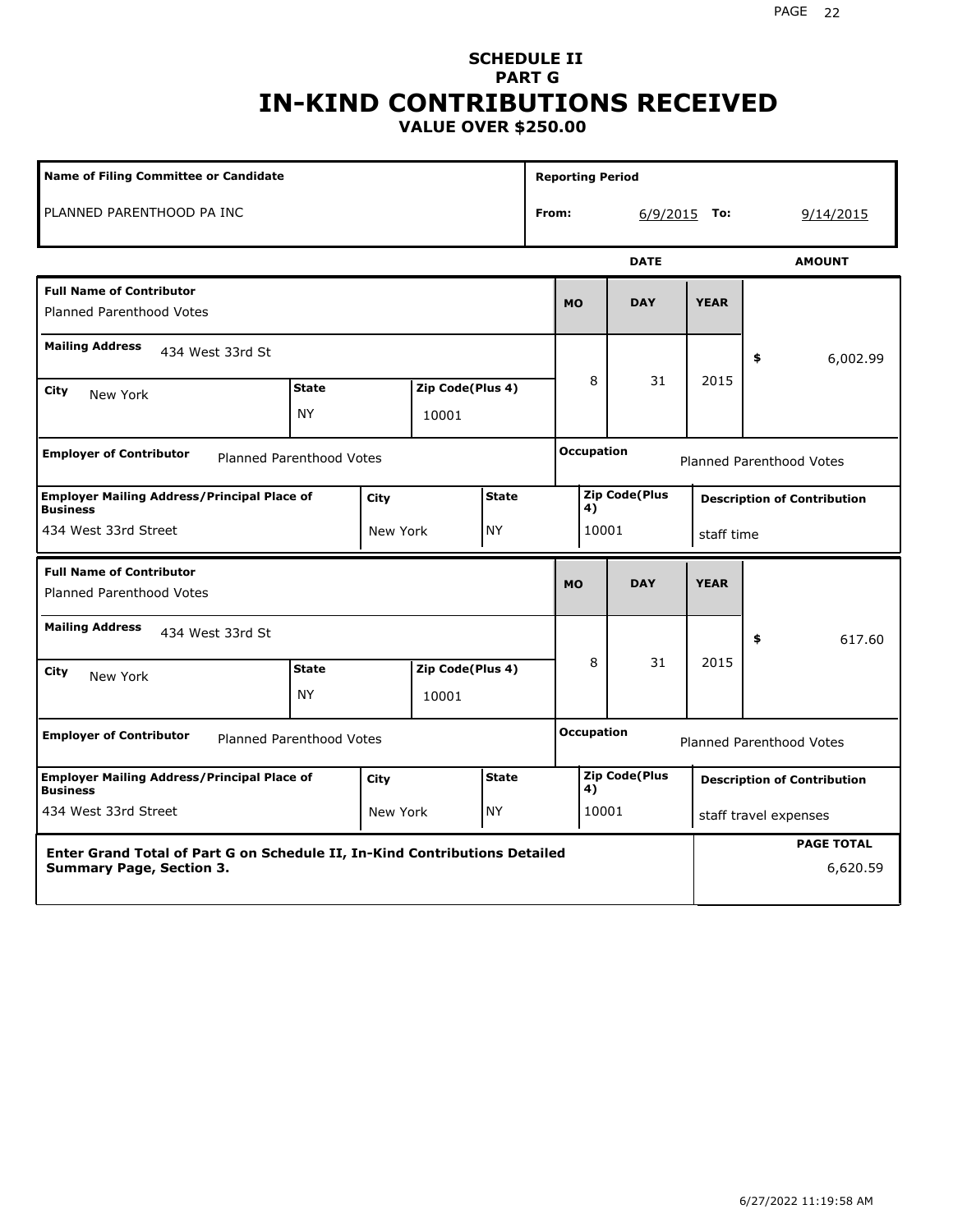# **SCHEDULE III STATEMENT OF EXPENDITURES**

| <b>Name of Filing Committee or Candidate</b>           |                    |                            |                | <b>Reporting Period</b>                                               |             |     |               |
|--------------------------------------------------------|--------------------|----------------------------|----------------|-----------------------------------------------------------------------|-------------|-----|---------------|
| PLANNED PARENTHOOD PA INC                              |                    |                            | From           |                                                                       | 6/9/2015    | To: | 9/14/2015     |
|                                                        |                    |                            |                | <b>DATE</b>                                                           |             |     | <b>AMOUNT</b> |
| <b>To Whom Paid</b><br><b>TransFirst LLC</b>           |                    |                            | <b>MO</b>      | <b>DAY</b>                                                            | <b>YEAR</b> |     |               |
| <b>Mailing Address</b><br>unknown                      |                    |                            | 6              | 10                                                                    | 2015        | \$  | 31.62         |
| City<br>unknown                                        | <b>State</b><br>PA | Zip Code (Plus 4)<br>17102 | Bank/cc fee's  | <b>Description of Expenditure</b>                                     |             |     |               |
| <b>To Whom Paid</b><br>Capitol Support Service         |                    |                            | <b>MO</b>      | <b>DAY</b>                                                            | <b>YEAR</b> |     |               |
| <b>Mailing Address</b><br>PO Box 953                   |                    |                            | 6              | 11                                                                    | 2015        | \$  | 288.35        |
| City<br>Harrisburg                                     | <b>State</b><br>PA | Zip Code (Plus 4)<br>17108 |                | <b>Description of Expenditure</b><br>Copy/printing service            |             |     |               |
| <b>To Whom Paid</b><br>Friends of Sean Wiley           |                    |                            | <b>MO</b>      | <b>DAY</b>                                                            | <b>YEAR</b> |     |               |
| <b>Mailing Address</b><br>PO Box 391                   |                    |                            | 6              | 12                                                                    | 2015        | \$  | 500.00        |
| <b>City</b><br>Harrisburg                              | <b>State</b><br>PA | Zip Code (Plus 4)<br>17108 | Donation       | <b>Description of Expenditure</b>                                     |             |     |               |
| <b>To Whom Paid</b><br>Planned Parenthood PA Advocates |                    |                            | <b>MO</b>      | <b>DAY</b>                                                            | <b>YEAR</b> |     |               |
| <b>Mailing Address</b><br>1514 North 2nd Street        |                    |                            | 6              | 18                                                                    | 2015        | \$  | 1,030.00      |
| City<br>Harrisburg                                     | <b>State</b><br>PA | Zip Code (Plus 4)<br>17102 |                | <b>Description of Expenditure</b><br>PAC portion of CC charges        |             |     |               |
| <b>To Whom Paid</b><br>Planned Parenthood PA Advocates |                    |                            | <b>MO</b>      | <b>DAY</b>                                                            | <b>YEAR</b> |     |               |
| <b>Mailing Address</b><br>1514 North 2nd Street        |                    |                            | $\overline{7}$ | 14                                                                    | 2015        | \$  | 271.19        |
| City<br>Harrisburg                                     | <b>State</b><br>PA | Zip Code (Plus 4)<br>17102 |                | <b>Description of Expenditure</b><br>PAC portion of office allocation |             |     |               |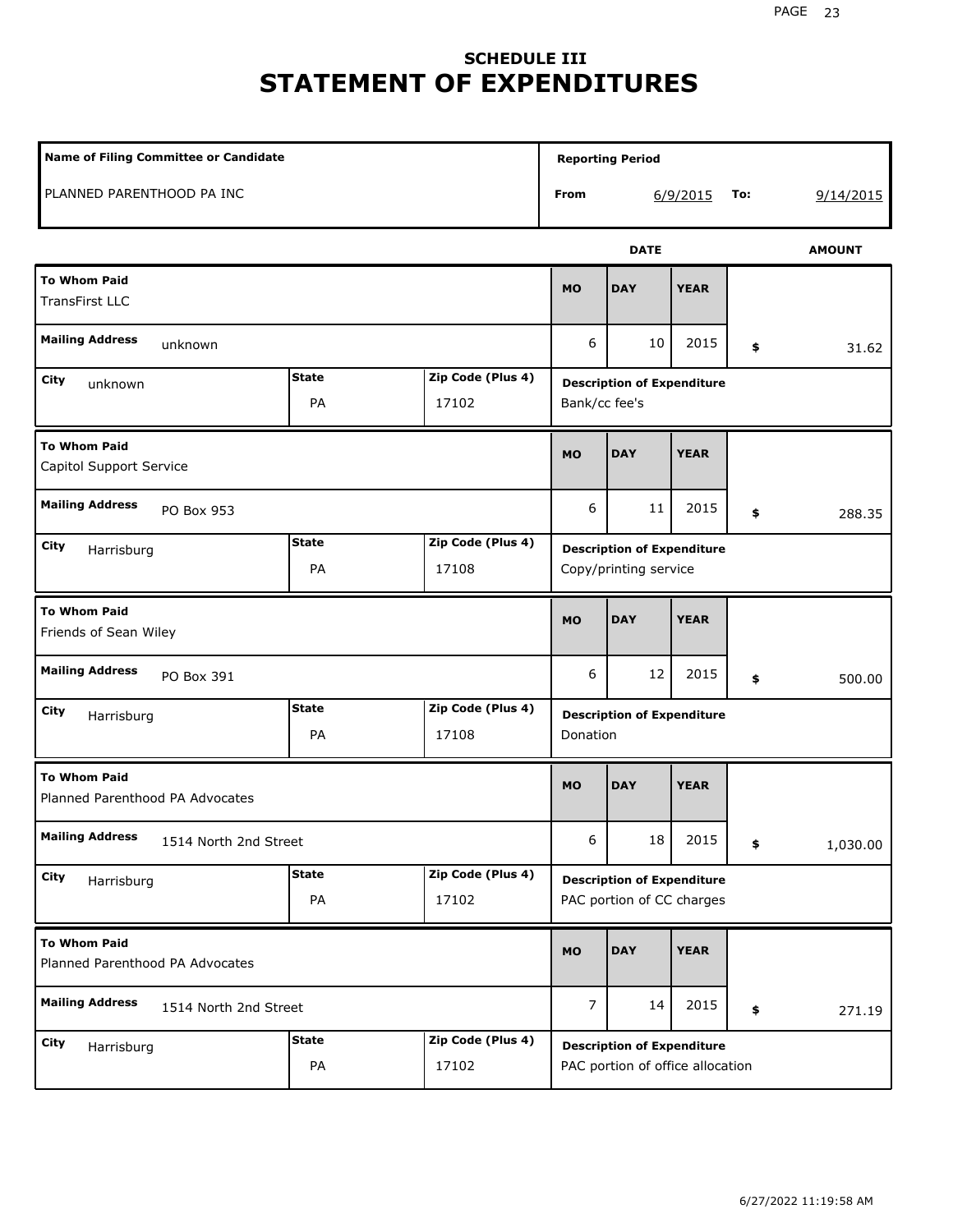| <b>To Whom Paid</b>                                       |                       |              |                   |                |                                   |             |                |
|-----------------------------------------------------------|-----------------------|--------------|-------------------|----------------|-----------------------------------|-------------|----------------|
| Kennedy Printing Co                                       |                       |              |                   | <b>MO</b>      | <b>DAY</b>                        | <b>YEAR</b> |                |
| <b>Mailing Address</b>                                    | 5534 Baltimore Avenue |              |                   | 6              | 30                                | 2015        | \$<br>5,766.38 |
| City<br>Philadelphia                                      |                       | <b>State</b> | Zip Code (Plus 4) |                | <b>Description of Expenditure</b> |             |                |
|                                                           |                       | PA           | 19143             |                | Printing service                  |             |                |
| <b>To Whom Paid</b><br><b>Capitol Support Services</b>    |                       |              |                   | <b>MO</b>      | <b>DAY</b>                        | <b>YEAR</b> |                |
| <b>Mailing Address</b>                                    | PO Box 953            |              |                   | 6              | 30                                | 2015        | \$<br>86.62    |
| City<br>Harrisburg                                        |                       | <b>State</b> | Zip Code (Plus 4) |                | <b>Description of Expenditure</b> |             |                |
|                                                           |                       | PA           | 17108             |                | printing/copy service             |             |                |
| <b>To Whom Paid</b><br>Planned Parenthood Southeastern PA |                       |              |                   | <b>MO</b>      | <b>DAY</b>                        | <b>YEAR</b> |                |
| <b>Mailing Address</b>                                    | 1144 Locust Street    |              |                   | 6              | 30                                | 2015        | \$<br>836.15   |
| City<br>Philadelphia                                      |                       | <b>State</b> | Zip Code (Plus 4) |                | <b>Description of Expenditure</b> |             |                |
|                                                           |                       | PA           | 19107             |                | expense reimbursments             |             |                |
|                                                           |                       |              |                   |                |                                   |             |                |
| <b>To Whom Paid</b><br>Committee to Elect Mike Stack      |                       |              |                   | <b>MO</b>      | <b>DAY</b>                        | <b>YEAR</b> |                |
| <b>Mailing Address</b>                                    | PO Box 292            |              |                   | 7              | 7                                 | 2015        | \$<br>250.00   |
| City<br>Newtown                                           |                       | <b>State</b> | Zip Code (Plus 4) |                | <b>Description of Expenditure</b> |             |                |
|                                                           |                       | PA           | 18940             | Donation       |                                   |             |                |
| <b>To Whom Paid</b><br>Transfirst LLC                     |                       |              |                   | <b>MO</b>      | <b>DAY</b>                        | <b>YEAR</b> |                |
| <b>Mailing Address</b>                                    | Unknown               |              |                   | $\overline{7}$ | 10                                | 2015        | \$<br>21.90    |
| City                                                      |                       | <b>State</b> | Zip Code (Plus 4) |                |                                   |             |                |
| Unknown                                                   |                       | PA           | 17102             | Bank/CC fee's  | <b>Description of Expenditure</b> |             |                |
| <b>To Whom Paid</b><br><b>Transfirst LLC</b>              |                       |              |                   | MO             | <b>DAY</b>                        | <b>YEAR</b> |                |
| <b>Mailing Address</b>                                    | Unknown               |              |                   | 8              | 10                                | 2015        | \$<br>20.00    |
| City<br>Unknown                                           |                       | <b>State</b> | Zip Code (Plus 4) |                | <b>Description of Expenditure</b> |             |                |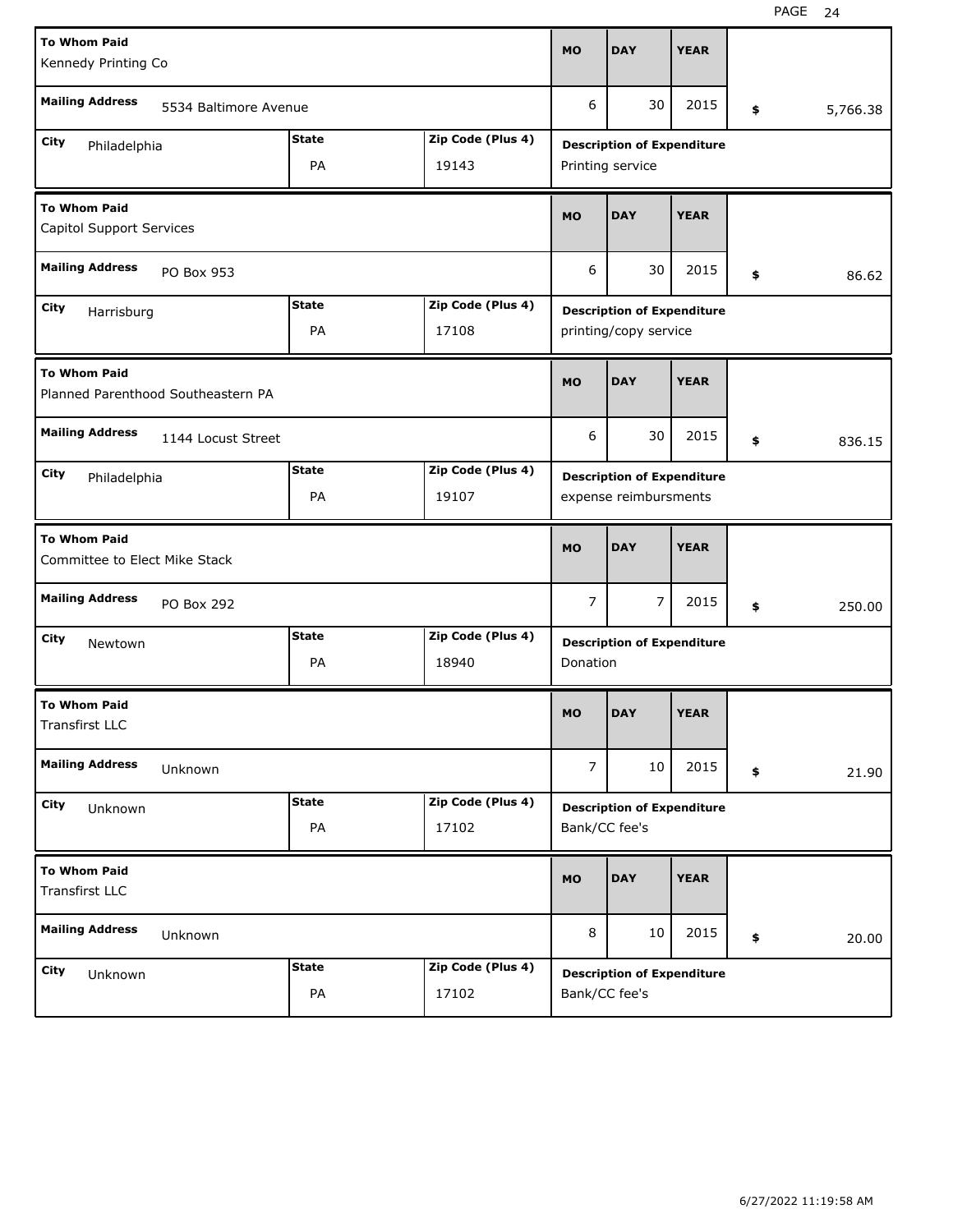| <b>To Whom Paid</b><br><b>Transfirst LLC</b>           |                                   |              |                   | <b>MO</b>      | <b>DAY</b>                                             | <b>YEAR</b> |    |        |  |  |
|--------------------------------------------------------|-----------------------------------|--------------|-------------------|----------------|--------------------------------------------------------|-------------|----|--------|--|--|
| <b>Mailing Address</b><br>Unknown                      |                                   |              |                   | 9              | 10                                                     | 2015        | \$ | 20.00  |  |  |
| City                                                   |                                   | <b>State</b> | Zip Code (Plus 4) |                |                                                        |             |    |        |  |  |
| Unknown<br>PA<br>17102                                 |                                   |              |                   |                | <b>Description of Expenditure</b><br>Bank/CC fee's     |             |    |        |  |  |
| <b>To Whom Paid</b><br>Planned Parenthood PA Advocates |                                   |              |                   | <b>MO</b>      | <b>DAY</b>                                             | <b>YEAR</b> |    |        |  |  |
| <b>Mailing Address</b><br>1514 North 2nd Street        |                                   |              |                   | $\overline{7}$ | 16                                                     | 2015        | \$ | 350.29 |  |  |
| City<br>Harrisburg                                     | <b>State</b><br>Zip Code (Plus 4) |              |                   |                | <b>Description of Expenditure</b>                      |             |    |        |  |  |
|                                                        |                                   | PA           | 17102             |                | PAC portion of Salary allocation                       |             |    |        |  |  |
| <b>To Whom Paid</b><br>Planned Parenthood PA Advocates |                                   |              |                   | <b>MO</b>      | <b>DAY</b>                                             | <b>YEAR</b> |    |        |  |  |
| <b>Mailing Address</b><br>1514 North 2nd Street        |                                   |              |                   | 9              | 1                                                      | 2015        | \$ | 299.98 |  |  |
| City<br>Harrisburg                                     |                                   | <b>State</b> | Zip Code (Plus 4) |                | <b>Description of Expenditure</b>                      |             |    |        |  |  |
|                                                        |                                   | PA           | salary allocation |                |                                                        |             |    |        |  |  |
| <b>To Whom Paid</b><br>Planned Parenthood PA Advocates |                                   |              |                   |                |                                                        |             |    |        |  |  |
|                                                        |                                   |              |                   | <b>MO</b>      | <b>DAY</b>                                             | <b>YEAR</b> |    |        |  |  |
| <b>Mailing Address</b>                                 | 1514 North 2nd Street             |              |                   | 9              | 3                                                      | 2015        | \$ | 271.19 |  |  |
| City                                                   |                                   | <b>State</b> | Zip Code (Plus 4) |                | <b>Description of Expenditure</b>                      |             |    |        |  |  |
| Harrisburg                                             |                                   | PA           | 17102             |                | office allocation                                      |             |    |        |  |  |
| <b>To Whom Paid</b><br>Planned Parenthood PA Advocates |                                   |              |                   | <b>MO</b>      | <b>DAY</b>                                             | <b>YEAR</b> |    |        |  |  |
| <b>Mailing Address</b>                                 | 1514 North 2nd Street             |              |                   | 9              | 3                                                      | 2015        | \$ | 271.19 |  |  |
| City                                                   |                                   | <b>State</b> | Zip Code (Plus 4) |                |                                                        |             |    |        |  |  |
| Harrisburg                                             |                                   | PA           | 17102             |                | <b>Description of Expenditure</b><br>office allocation |             |    |        |  |  |
| <b>To Whom Paid</b><br>Planned Parenthood PA Advocates |                                   |              |                   | <b>MO</b>      | <b>DAY</b>                                             | <b>YEAR</b> |    |        |  |  |
| <b>Mailing Address</b>                                 | 1514 North 2nd Street             |              |                   | 9              | 10                                                     | 2015        | \$ | 250.00 |  |  |
| City<br>Harrisburg                                     |                                   | <b>State</b> | Zip Code (Plus 4) |                | <b>Description of Expenditure</b>                      |             |    |        |  |  |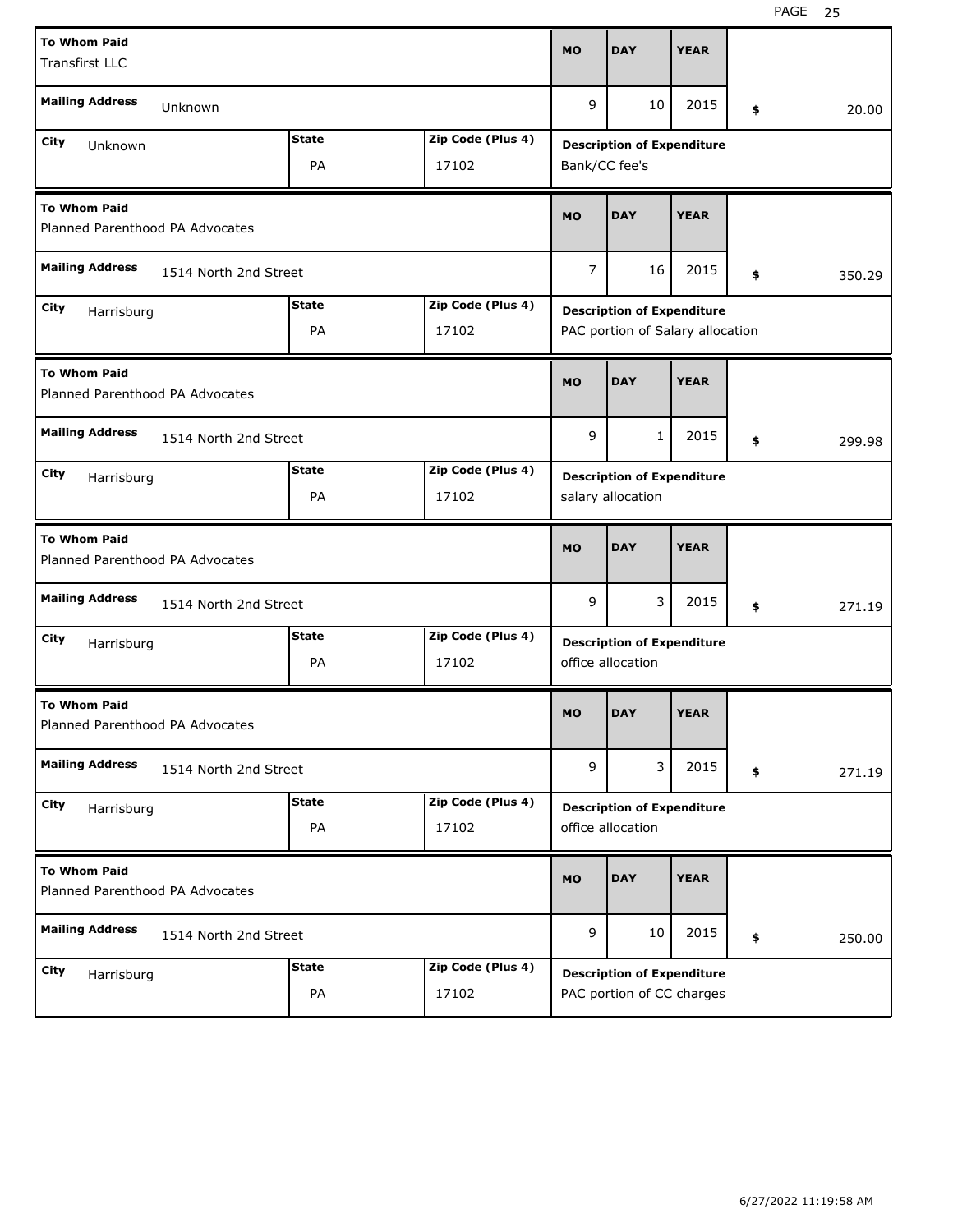| <b>To Whom Paid</b><br>Kennedy Printing              |                                   |                                   |                       | <b>MO</b>              | <b>DAY</b>                        | <b>YEAR</b> |        |          |  |  |
|------------------------------------------------------|-----------------------------------|-----------------------------------|-----------------------|------------------------|-----------------------------------|-------------|--------|----------|--|--|
| <b>Mailing Address</b><br>5534 Baltimore Avenue      |                                   |                                   |                       | $\overline{7}$         | 20                                | 2015        | \$     | 1,536.93 |  |  |
| City<br>Philadelphia                                 |                                   | <b>State</b>                      | Zip Code (Plus 4)     |                        | <b>Description of Expenditure</b> |             |        |          |  |  |
| PA<br>19143                                          |                                   |                                   |                       | copy/printing services |                                   |             |        |          |  |  |
| <b>To Whom Paid</b><br>Committee to Elect Mike Stack |                                   |                                   |                       | <b>MO</b>              | <b>DAY</b>                        | <b>YEAR</b> |        |          |  |  |
| <b>Mailing Address</b><br>PO Box 292                 |                                   |                                   |                       | 7                      | 23                                | 2015        | \$     | 150.00   |  |  |
| City<br>Newtown                                      |                                   | <b>State</b><br>Zip Code (Plus 4) |                       |                        | <b>Description of Expenditure</b> |             |        |          |  |  |
|                                                      |                                   | PA                                | 18940                 | Donation               |                                   |             |        |          |  |  |
| <b>To Whom Paid</b><br>Sari Stevens                  |                                   |                                   |                       | <b>MO</b>              | <b>DAY</b>                        | <b>YEAR</b> |        |          |  |  |
| <b>Mailing Address</b><br>1514 N 2nd Street          |                                   |                                   |                       | 8                      | 31                                | 2015        | \$     | 110.16   |  |  |
| City<br>Harrisburg                                   |                                   | <b>State</b><br>Zip Code (Plus 4) |                       |                        | <b>Description of Expenditure</b> |             |        |          |  |  |
|                                                      |                                   | PA                                | 17102                 | expense reimbursment   |                                   |             |        |          |  |  |
| <b>To Whom Paid</b><br>Capitol Support Services      |                                   |                                   |                       | <b>MO</b>              | <b>DAY</b>                        | <b>YEAR</b> |        |          |  |  |
| <b>Mailing Address</b><br>PO Box 953                 |                                   |                                   | 8                     | 24                     | 2015                              | \$          | 236.25 |          |  |  |
| City<br>Harrisburg                                   |                                   | <b>State</b><br>Zip Code (Plus 4) |                       |                        | <b>Description of Expenditure</b> |             |        |          |  |  |
|                                                      |                                   | PA                                | copy/printing service |                        |                                   |             |        |          |  |  |
| <b>To Whom Paid</b><br>Capitol Support Services      |                                   |                                   |                       | <b>MO</b>              | <b>DAY</b>                        | <b>YEAR</b> |        |          |  |  |
| <b>Mailing Address</b><br>PO Box 953                 |                                   |                                   |                       | 9                      | $\overline{4}$                    | 2015        | \$     | 35.25    |  |  |
| City<br>Harrisburg                                   | Zip Code (Plus 4)<br><b>State</b> |                                   |                       |                        | <b>Description of Expenditure</b> |             |        |          |  |  |
|                                                      |                                   |                                   |                       |                        |                                   |             |        |          |  |  |
|                                                      |                                   | PA                                | 17108                 |                        | copy/printing service             |             |        |          |  |  |
| <b>To Whom Paid</b><br>Capitol Support Services      |                                   |                                   |                       | <b>MO</b>              | <b>DAY</b>                        | <b>YEAR</b> |        |          |  |  |
| <b>Mailing Address</b>                               | PO Box 953                        |                                   |                       | 9                      | $\overline{4}$                    | 2015        | \$     | 575.59   |  |  |
| City<br>Harrisburg                                   |                                   | <b>State</b>                      | Zip Code (Plus 4)     |                        | <b>Description of Expenditure</b> |             |        |          |  |  |